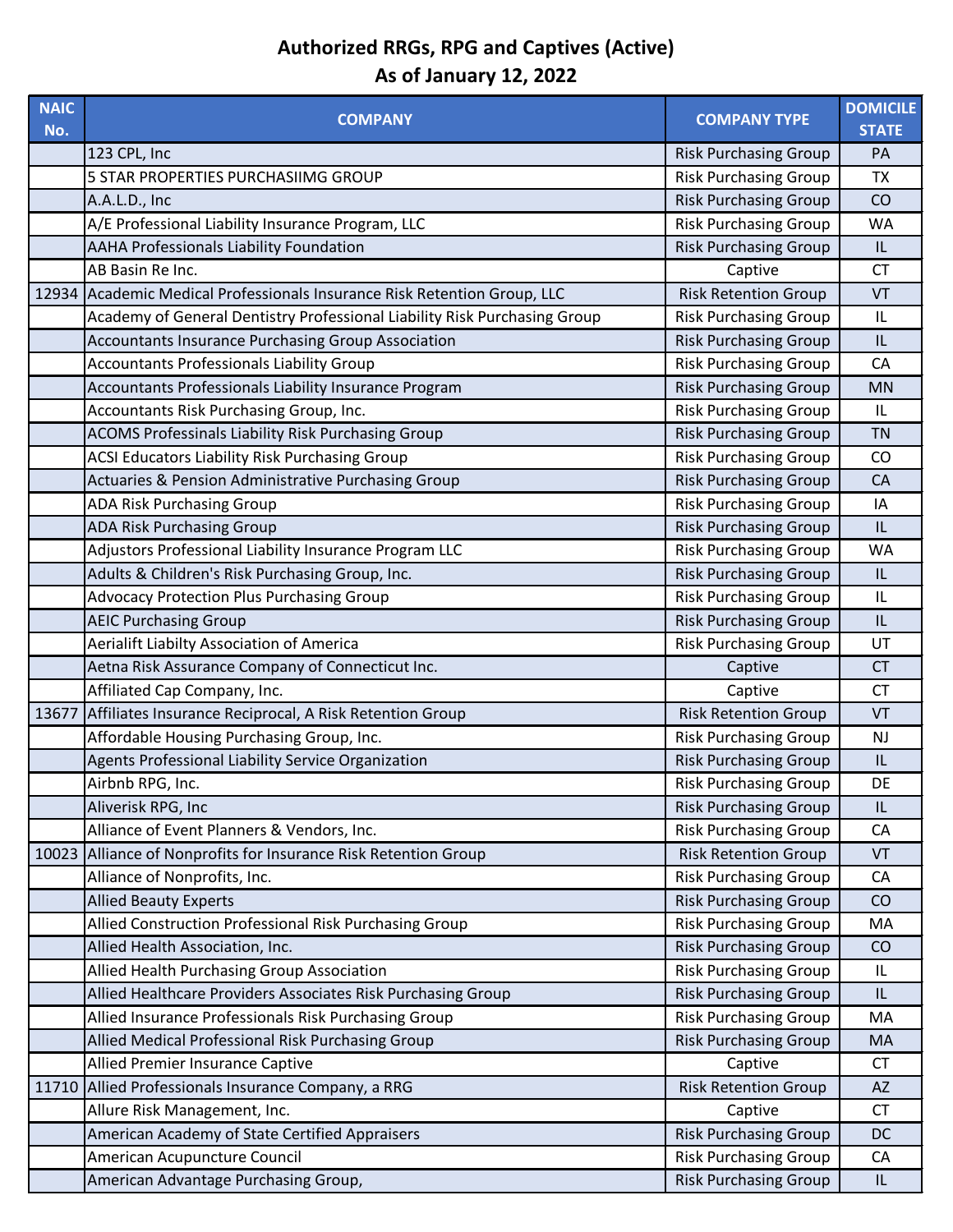| <b>NAIC</b> |                                                                          | <b>COMPANY TYPE</b>          | <b>DOMICILE</b> |
|-------------|--------------------------------------------------------------------------|------------------------------|-----------------|
| No.         | <b>COMPANY</b>                                                           |                              | <b>STATE</b>    |
|             | American Associates of Real Estates Owners, Risk Purchasing Group        | <b>Risk Purchasing Group</b> | <b>NY</b>       |
|             | American Association of Advertising Agencies                             | <b>Risk Purchasing Group</b> | <b>DC</b>       |
|             | American Association of Homes for the Aging                              | <b>Risk Purchasing Group</b> | DC              |
|             | American Association of Limo Owners & Operators                          | <b>Risk Purchasing Group</b> | <b>TX</b>       |
| 10232       | American Association of Orthodontists Insurance Company                  | <b>Risk Retention Group</b>  | AZ              |
|             | American Association of Taxi Cab Owners & Operators Inc                  | <b>Risk Purchasing Group</b> | <b>TX</b>       |
|             | <b>American Bankers Association</b>                                      | <b>Risk Purchasing Group</b> | OH              |
| 12631       | American Builders Insurance Company Risk Retention Group, Inc.           | <b>Risk Retention Group</b>  | <b>AL</b>       |
|             | American Chiropractors Risk PG                                           | <b>Risk Purchasing Group</b> | IL              |
| 12300       | American Contractors Insurance Company RRG                               | <b>Risk Retention Group</b>  | <b>TX</b>       |
|             | American Contractors Risk Purchasing Group, Inc.                         | <b>Risk Purchasing Group</b> | <b>TX</b>       |
|             | <b>American Dietetic Association</b>                                     | <b>Risk Purchasing Group</b> | <b>NJ</b>       |
|             | American Equine Purchasing Group, Inc                                    | <b>Risk Purchasing Group</b> | IL              |
|             | American Grocer LLC, A Risk Purchasing Group                             | <b>Risk Purchasing Group</b> | <b>DE</b>       |
|             | American Health Care Professions Purchasing Group Association            | <b>Risk Purchasing Group</b> | IL              |
|             | American Karting and Park Association                                    | <b>Risk Purchasing Group</b> | WI              |
|             | American Massage Council                                                 | <b>Risk Purchasing Group</b> | CA              |
|             | American Medical Professional Alliance, Inc.                             | <b>Risk Purchasing Group</b> | R1              |
|             | American Professional Nurses Association PG                              | <b>Risk Purchasing Group</b> | <b>NY</b>       |
|             | American Psychotherapists Professional Liability Insurance               | <b>Risk Purchasing Group</b> | <b>MO</b>       |
|             | American Real Estate Brokers & Agents PG                                 | <b>Risk Purchasing Group</b> | IA              |
|             | American Real Estate PG, Inc                                             | <b>Risk Purchasing Group</b> | DE              |
|             | American Realty Owners and Managers Association, Inc.                    | <b>Risk Purchasing Group</b> | <b>RI</b>       |
|             | American Retail Traders, Inc                                             | <b>Risk Purchasing Group</b> | <b>NY</b>       |
|             | American Safety Purchasing Group, Inc                                    | <b>Risk Purchasing Group</b> | GA              |
|             | American Society of Accountants                                          | <b>Risk Purchasing Group</b> | FL.             |
|             | American Society of Health-System Pharmacists Risk Purchasing Group      | <b>Risk Purchasing Group</b> | IA              |
|             | American Specialty Sports & Entertainment Purchasing Group               | <b>Risk Purchasing Group</b> | IN              |
|             | American Tax Preparers Purchasing Group                                  | <b>Risk Purchasing Group</b> | GA              |
|             | American Trucking and Transportation Insurance Company, A Risk Retention |                              |                 |
| 11534       | Group.                                                                   | <b>Risk Retention Group</b>  | <b>MT</b>       |
|             | AMGA Purchasing Group, Inc                                               | <b>Risk Purchasing Group</b> | <b>CT</b>       |
|             | <b>AmHS Risk Purchasing Group</b>                                        | <b>Risk Purchasing Group</b> | IL              |
|             | Ammia, Inc., Purchasing Group                                            | <b>Risk Purchasing Group</b> | FL.             |
|             | Amphenol Indemnity, Inc.                                                 | Captive                      | <b>CT</b>       |
|             | AMPRO, Inc Risk Purchasing Group                                         | <b>Risk Purchasing Group</b> | FL              |
|             | Amusement Industry Operators & Owners RPG, Inc.                          | <b>Risk Purchasing Group</b> | <b>TX</b>       |
|             | Amwest Realty Developers Association, Inc                                | <b>Risk Purchasing Group</b> | R <sub>l</sub>  |
|             | ANA/SNA Purchasing Group Association, Inc.                               | <b>Risk Purchasing Group</b> | IL              |
|             | Anesthesiologist Insurance Purchasing Group                              | <b>Risk Purchasing Group</b> | GA              |
|             | <b>ANIA Purchasing Group</b>                                             | <b>Risk Purchasing Group</b> | <b>MO</b>       |
|             | Aon Professional Services Risk Purchasing Group                          | <b>Risk Purchasing Group</b> | IL              |
|             | <b>APGA Insurance Group</b>                                              | <b>Risk Purchasing Group</b> | <b>TN</b>       |
|             | APIP Cyber and Pollution Programs, Inc.                                  | <b>Risk Purchasing Group</b> | CA              |
| 11598       | Applied Medico-Legal Solutions Risk Retention Group, Inc.                | <b>Risk Retention Group</b>  | <b>AZ</b>       |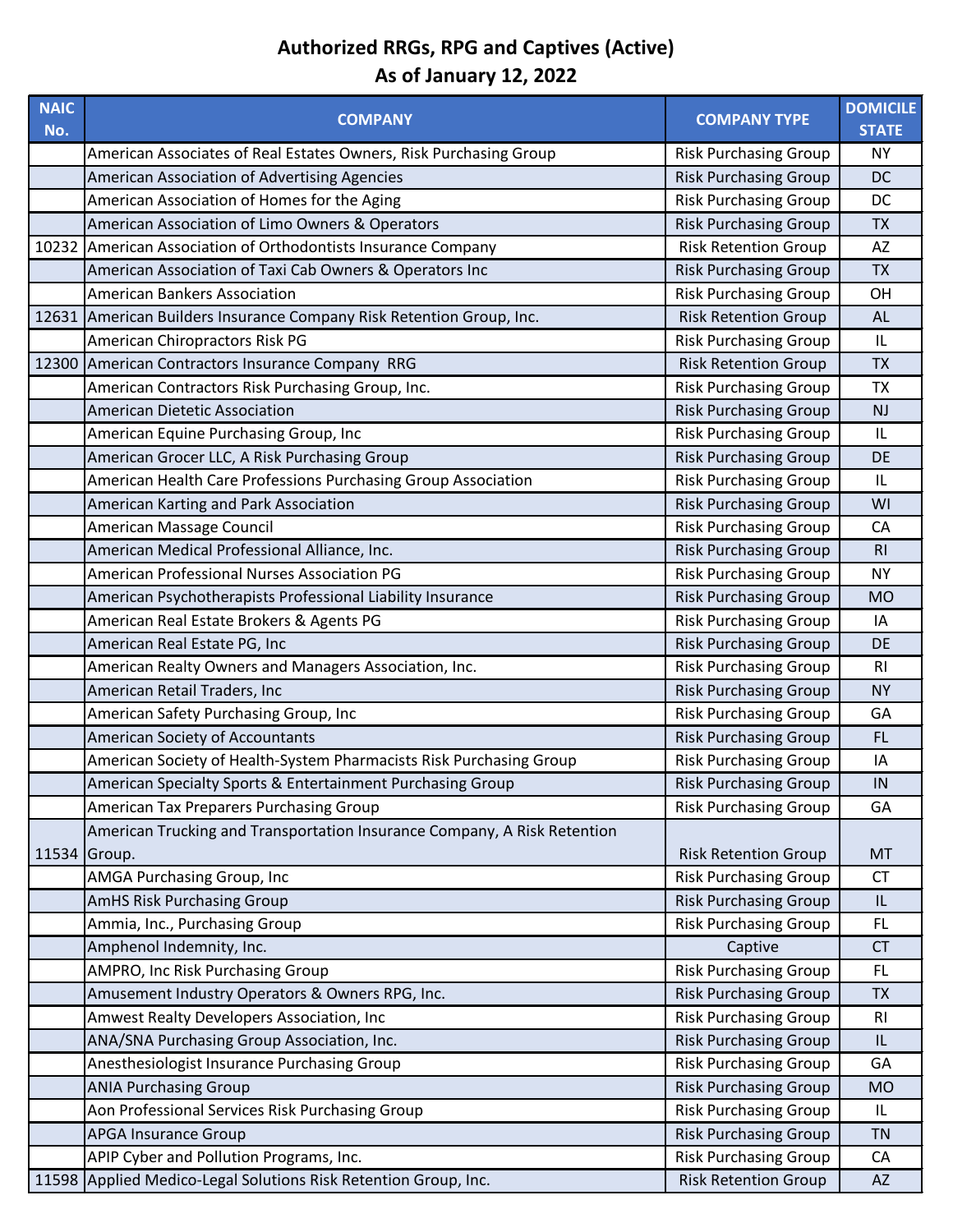| <b>NAIC</b> |                                                                                 | <b>COMPANY TYPE</b>          | <b>DOMICILE</b> |
|-------------|---------------------------------------------------------------------------------|------------------------------|-----------------|
| No.         | <b>COMPANY</b>                                                                  |                              | <b>STATE</b>    |
|             | <b>Aquiline Drones Indemnity Corporation</b>                                    | Captive                      | <b>CT</b>       |
| 13177       | ARCOA Risk Retention Group, Inc.                                                | <b>Risk Retention Group</b>  | <b>NV</b>       |
| 13580       | ARISE Boiler Inspection & Insurance Company Risk Retention Group                | <b>Risk Retention Group</b>  | KY              |
|             | Arthur Gallagher School Risk PG, LLC                                            | <b>Risk Purchasing Group</b> | CA              |
|             | Arthur J. Gallagher Financial Services Professionals Risk Purchasing Group, LLC | <b>Risk Purchasing Group</b> | CA              |
|             | Arthur J. Gallagher Real Estate Risk Purchasing Group, LLC                      | <b>Risk Purchasing Group</b> | CA              |
|             | <b>Artisan Contractors Association of America</b>                               | <b>Risk Purchasing Group</b> | DE              |
|             | <b>Artisan Contractors RPG</b>                                                  | <b>Risk Purchasing Group</b> | IL              |
|             | ASCAP PG, Inc                                                                   | <b>Risk Purchasing Group</b> | <b>NY</b>       |
|             | Ascension Health Risk Purchasing Group, Inc                                     | <b>Risk Purchasing Group</b> | <b>MO</b>       |
|             | <b>ASHA Purchasing Group Association</b>                                        | <b>Risk Purchasing Group</b> | IL              |
|             | <b>Associated Building Maintenance Congress</b>                                 | <b>Risk Purchasing Group</b> | R1              |
|             | Associated Credit Bureaus, Inc.                                                 | <b>Risk Purchasing Group</b> | <b>MO</b>       |
|             | Associated EMT'S & Paramedics of America                                        | <b>Risk Purchasing Group</b> | <b>MO</b>       |
|             | Associated Programs Real Estate Risk Purchasing Group                           | <b>Risk Purchasing Group</b> | <b>NY</b>       |
| 14425       | Association of Certified Mortgage Originators Risk Retention Group, Inc.        | <b>Risk Retention Group</b>  | <b>NV</b>       |
|             | Association of Independent Drivers of America PG                                | <b>Risk Purchasing Group</b> | CO              |
|             | <b>Association of Professional Entertainers</b>                                 | <b>Risk Purchasing Group</b> | <b>DC</b>       |
|             | <b>Association of Public and Private Educators</b>                              | <b>Risk Purchasing Group</b> | <b>MO</b>       |
|             | Association of Responsible Tanning Salon Operators, Inc.                        | <b>Risk Purchasing Group</b> | <b>AZ</b>       |
|             | Association of Trial Lawyers Assurance PG                                       | <b>Risk Purchasing Group</b> | IL              |
|             | <b>Association Resource Group PG</b>                                            | <b>Risk Purchasing Group</b> | CO              |
|             | Associations & Professionals General Liability Purchasing Group                 | <b>Risk Purchasing Group</b> | IA              |
|             | <b>Associations PG</b>                                                          | <b>Risk Purchasing Group</b> | <b>NJ</b>       |
|             | <b>Associations Purchasing Group</b>                                            | <b>Risk Purchasing Group</b> | IL              |
|             | <b>Assured Credit Bureaus, Inc</b>                                              | <b>Risk Purchasing Group</b> | <b>NY</b>       |
|             | Athletic Alliance Risk Purchasing Group                                         | <b>Risk Purchasing Group</b> | IN              |
|             | Attorneys' Advantage Risk Purchasing Group                                      | <b>Risk Purchasing Group</b> | IL              |
|             | <b>Attorneys Basic Coverage RPG</b>                                             | <b>Risk Purchasing Group</b> | МA              |
| 15445       | Attorneys Liability Assurance Society, Ltd. RRG                                 | <b>Risk Retention Group</b>  | VT              |
|             | Automotive Insurance Purchasing Group, Inc.                                     | <b>Risk Purchasing Group</b> | <b>TX</b>       |
|             | Autos For Hire RPG, Inc.                                                        | <b>Risk Purchasing Group</b> | <b>AZ</b>       |
|             | AVMA Professional Liability Insurance Trust                                     | <b>Risk Purchasing Group</b> | DE              |
|             | <b>B&amp;B Fitness PG, Inc</b>                                                  | <b>Risk Purchasing Group</b> | CO              |
|             | B&L Select Transportation RPG, Inc.                                             | <b>Risk Purchasing Group</b> | DE              |
|             | Baker Risk Management, Inc.                                                     | Captive                      | <b>CT</b>       |
| 10174       | Bar Vermont Risk Retention Group, Inc.                                          | <b>Risk Retention Group</b>  | VT              |
|             | Beauty Health & Trade Alliance                                                  | <b>Risk Purchasing Group</b> | IL              |
|             | Beauty Health and Trade Alliance                                                | <b>Risk Purchasing Group</b> | <b>TX</b>       |
|             | Beazley Newco Captive Company, Inc.                                             | Captive                      | <b>CT</b>       |
| 12933       | Bedford Physicians Risk Retention Group, Inc.                                   | <b>Risk Retention Group</b>  | VT              |
|             | Behavioral Health Purchasing Group, Inc.                                        | <b>Risk Purchasing Group</b> | DE              |
|             | Big I Risk Purchasing Group, LLC                                                | <b>Risk Purchasing Group</b> | VT              |
|             | BIS Enterprises Inc.                                                            | <b>Risk Purchasing Group</b> | PA              |
|             | Biz Choice Last Mile Logistics Purchasing Group                                 | <b>Risk Purchasing Group</b> | IL              |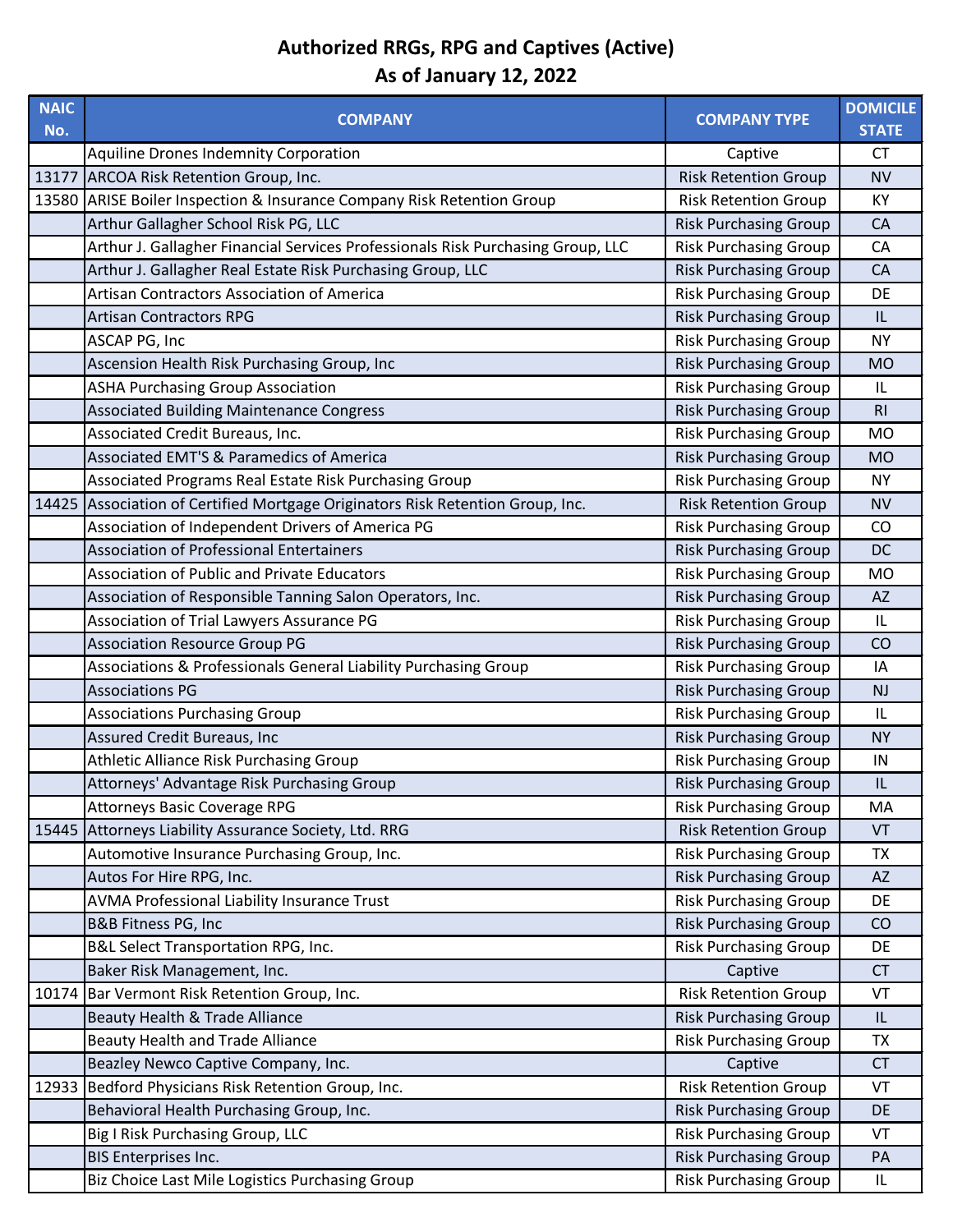| <b>NAIC</b> |                                                                             | <b>COMPANY TYPE</b>          | <b>DOMICILE</b> |
|-------------|-----------------------------------------------------------------------------|------------------------------|-----------------|
| No.         | <b>COMPANY</b>                                                              |                              | <b>STATE</b>    |
|             | <b>Blue Creek Diversified Health RPG Association</b>                        | <b>Risk Purchasing Group</b> | IL              |
| 13010       | Bonded Builder Insurance Company, A Risk Retention Group                    | <b>Risk Retention Group</b>  | <b>NV</b>       |
|             | Booking.Com Risk Purchasing Group LLC                                       | <b>Risk Purchasing Group</b> | VT              |
|             | Boom Truck & Concrete Pumpers Purchasing Group                              | <b>Risk Purchasing Group</b> | DC              |
|             | Brite Umbrella Group, Inc                                                   | <b>Risk Purchasing Group</b> | DE              |
|             | <b>Brokers Network Purchasing Group</b>                                     | <b>Risk Purchasing Group</b> | CO              |
|             | Brownguard Association of Deleware, Inc                                     | <b>Risk Purchasing Group</b> | <b>NY</b>       |
|             | Building Owners Environment Program, Inc                                    | <b>Risk Purchasing Group</b> | <b>NY</b>       |
|             | <b>Business Services Professional Purchasing Group</b>                      | <b>Risk Purchasing Group</b> | PA              |
|             | Buttine Underwriters Purchasing Group, LLC                                  | <b>Risk Purchasing Group</b> | <b>MD</b>       |
|             | <b>California Pacific Agents and Brokers</b>                                | <b>Risk Purchasing Group</b> | CA              |
|             | California, Towing and Garage Owners Association                            | <b>Risk Purchasing Group</b> | CA              |
|             | Camp Operators Safety Association, Inc                                      | <b>Risk Purchasing Group</b> | <b>NY</b>       |
|             | Cardigan Commercial Auto Risk Purchasing Group, LLC                         | <b>Risk Purchasing Group</b> | <b>MD</b>       |
| 11825       | CARE Risk Retention Group, Inc.                                             | <b>Risk Retention Group</b>  | <b>DC</b>       |
| 12373       | Caring Communities, a Reciprocal Risk Retention Group                       | <b>Risk Retention Group</b>  | DC              |
|             | Case Management Riks PG USA                                                 | <b>Risk Purchasing Group</b> | <b>AR</b>       |
| 10808       | Cassatt Risk Retention Group, Inc.                                          | <b>Risk Retention Group</b>  | VT              |
|             | Certified Nurse Midwife Risk Purchasing Group, Inc                          | <b>Risk Purchasing Group</b> | <b>DE</b>       |
|             | ChamberPro Purchasing Group, Ltd                                            | <b>Risk Purchasing Group</b> | NJ              |
|             | <b>Chemical Professionals Purchasing Group</b>                              | <b>Risk Purchasing Group</b> | <b>DC</b>       |
|             | <b>Chemical Society Risk Purchasing Group</b>                               | <b>Risk Purchasing Group</b> | IL              |
|             | Child, Inc                                                                  | <b>Risk Purchasing Group</b> | <b>CT</b>       |
|             | Chirofutures, Inc. RPG                                                      | <b>Risk Purchasing Group</b> | GA              |
|             | <b>Chiropractor Benefit Services</b>                                        | <b>Risk Purchasing Group</b> | <b>AZ</b>       |
|             | Choice E&O Risk Purchasing Group (fka Insurance Agency Liability Trust Risk |                              |                 |
|             | <b>Purchasing Program)</b>                                                  | <b>Risk Purchasing Group</b> | CA              |
|             | Christmas Tree Liability Purchasing Group                                   | <b>Risk Purchasing Group</b> | OR              |
| 11839       | Circle Star Insurance Co., A Risk Retention Group                           | <b>Risk Retention Group</b>  | VT              |
|             | CIS Purchasing Group, Inc                                                   | <b>Risk Purchasing Group</b> | <b>NY</b>       |
|             | Civil Service Employees Benefit Association                                 | <b>Risk Purchasing Group</b> | DC              |
| 12172       | Claim Professionals Liability Insurance Company, A Risk Retention Group     | <b>Risk Retention Group</b>  | VT              |
|             | <b>Clearwater Transportation Insurance Program</b>                          | <b>Risk Purchasing Group</b> | DC              |
|             | Climate Risk Insurance Company LLC                                          | Captive                      | <b>CT</b>       |
| 16851       | Clinician Assurance Inc., Risk Retention Group                              | <b>Risk Retention Group</b>  | VT              |
|             | 13756 CMIC Risk Retention Group                                             | <b>Risk Retention Group</b>  | <b>DC</b>       |
|             | Coalition of Restaurants and Fine Dining Establishments, Inc.               | <b>Risk Purchasing Group</b> | DE              |
|             | Coca Cola Bottlers' Association                                             | <b>Risk Purchasing Group</b> | GA              |
|             | College and University Scholastic Excess Risk Purchasing Group, LLC         | <b>Risk Purchasing Group</b> | CA              |
|             | College Risk Purchasing Group, Inc.                                         | <b>Risk Purchasing Group</b> | IL              |
| 13613       | College Risk Retention Group, Inc.                                          | <b>Risk Retention Group</b>  | VT              |
|             | Combined Real Estate Purchasing Enterprise, Inc.                            | <b>Risk Purchasing Group</b> | DE              |
|             | Commercial For Hire Transportation Purchasing Group                         | <b>Risk Purchasing Group</b> | <b>SC</b>       |
|             | Commercial Industrial Building Owners Alliance, Inc.                        | <b>Risk Purchasing Group</b> | CA              |
|             | Commercial Umbrella Real Estate, Inc.                                       | <b>Risk Purchasing Group</b> | <b>NY</b>       |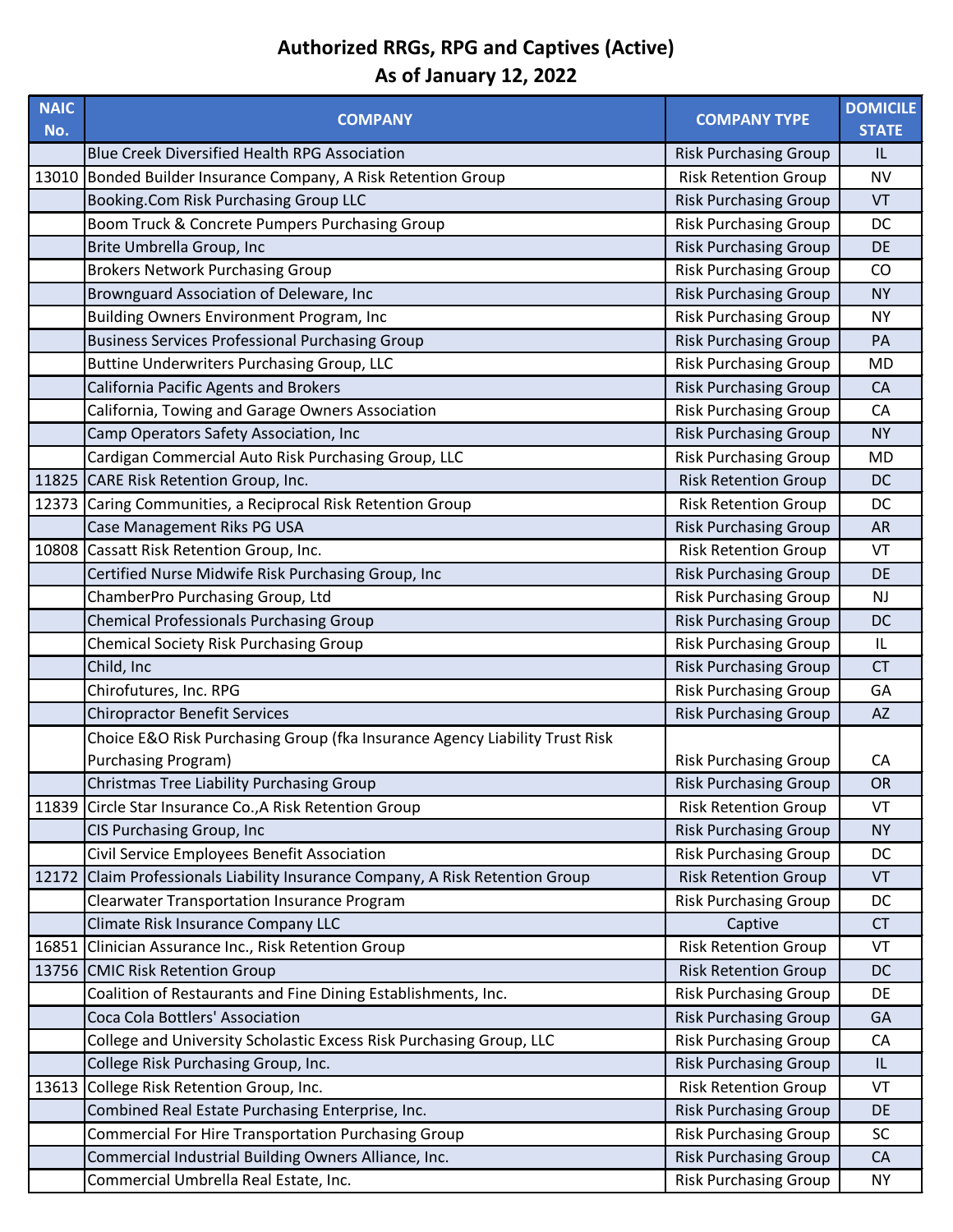| <b>NAIC</b> |                                                                             | <b>COMPANY TYPE</b>          | <b>DOMICILE</b> |
|-------------|-----------------------------------------------------------------------------|------------------------------|-----------------|
| No.         | <b>COMPANY</b>                                                              |                              | <b>STATE</b>    |
|             | <b>Community and Medical Transportation Purchasing Group</b>                | <b>Risk Purchasing Group</b> | <b>DC</b>       |
|             | Community Associations PG, Inc.                                             | <b>Risk Purchasing Group</b> | IL              |
|             | Community Health Centers FTCA PG                                            | <b>Risk Purchasing Group</b> | <b>DC</b>       |
| 11259       | Community Hospital Alternative for Risk Transfer(A Risk Retention Group)    | <b>Risk Retention Group</b>  | VT              |
|             | <b>Compliance Protection Purchasing Group Association</b>                   | <b>Risk Purchasing Group</b> | IL              |
|             | Concord Re, Inc.                                                            | Captive                      | <b>CT</b>       |
|             | Condominium and Habitational PG, Inc                                        | <b>Risk Purchasing Group</b> | DE              |
|             | Connecticut Committee of Sale RPG, Inc.                                     | <b>Risk Purchasing Group</b> | IL              |
|             | <b>Connecticut Education Association Risk Purchasing Group</b>              | <b>Risk Purchasing Group</b> | <b>CT</b>       |
|             | Connecticut Foundation Solutions Indemnity Company, Inc.                    | Captive                      | <b>CT</b>       |
|             | Connecticut Public Entity Insurance Risk Purchasing Group, Inc.             | <b>Risk Purchasing Group</b> | MI              |
|             | Consolidated Owners Real Estate PG, Inc                                     | <b>Risk Purchasing Group</b> | <b>TX</b>       |
|             | Construction Contractors PG, Inc                                            | <b>Risk Purchasing Group</b> | <b>CT</b>       |
|             | Construction Industry Risk Purchasing Group, Inc                            | <b>Risk Purchasing Group</b> | <b>MD</b>       |
|             | Construction Insurance Brokers, Inc Purchasing Group                        | <b>Risk Purchasing Group</b> | <b>TX</b>       |
|             | Construction Professionals' Risk Purchasing Group, Ltd.                     | <b>Risk Purchasing Group</b> | NJ              |
|             | Construction Trades Purchasing Group, Inc                                   | <b>Risk Purchasing Group</b> | <b>NY</b>       |
|             | Consultants, Sales Representatives & Administrators Purchasing Group        | <b>Risk Purchasing Group</b> | CA              |
| 10075       | Consumer Specialties Insurance Company RRG                                  | <b>Risk Retention Group</b>  | VT              |
|             | Continental Risk Services, Inc                                              | <b>Risk Purchasing Group</b> | <b>NJ</b>       |
| 11798       | Continuing Care Risk Retention Group, Inc.                                  | <b>Risk Retention Group</b>  | VT              |
| 11603       | Contractors Insurance Company of North America, Inc. a RRG                  | <b>Risk Retention Group</b>  | HI              |
|             | Control Delivery Industry Association                                       | <b>Risk Purchasing Group</b> | IA              |
| 10341       | Controlled Risk Insurance Company of Vermont, Inc. (A Risk Retention Group) | <b>Risk Retention Group</b>  | VT              |
|             | Coop RPG, Inc.                                                              | <b>Risk Purchasing Group</b> | <b>TN</b>       |
| 14906       | COPIC, A Risk Retention Group                                               | <b>Risk Retention Group</b>  | DC              |
|             | Corinthian Management Risk Purchasing Group                                 | <b>Risk Purchasing Group</b> | <b>CT</b>       |
|             | Country-wide Automotive Rental Services, Inc                                | <b>Risk Purchasing Group</b> | <b>NJ</b>       |
| 15947       | County Hall Insurance Company, Inc., A Risk Retention Group                 | <b>Risk Retention Group</b>  | <b>NC</b>       |
|             | Court Reporters Purchasing Group Association                                | <b>Risk Purchasing Group</b> | IL              |
| 14160       | Coverys, RRG, Inc.                                                          | <b>Risk Retention Group</b>  | DC              |
| 10164       | CPA Mutual Insurance Company of America RRG                                 | <b>Risk Retention Group</b>  | VT              |
| 13720       | Crossfit Risk Retention Group, Inc.                                         | <b>Risk Retention Group</b>  | MT              |
|             | CT Pediatric Specialists Risk Purchasing Group. Inc,                        | <b>Risk Purchasing Group</b> | DE              |
|             | CT PRIME, Inc.                                                              | Captive                      | <b>CT</b>       |
|             | Cultural & Historical Institutions PG, Inc.                                 | <b>Risk Purchasing Group</b> | IL              |
|             | CURE Programs PG, Inc.                                                      | <b>Risk Purchasing Group</b> | IL              |
| 16222       | CUSA RISK RETENTION GROUP, INC.                                             | <b>Risk Retention Group</b>  | VT              |
|             | <b>Custom Realty Purchasing Group Association</b>                           | <b>Risk Purchasing Group</b> | IL              |
| 15928       | Dan Risk Retention Group, Inc.                                              | <b>Risk Retention Group</b>  | SC              |
|             | Dentist Professionals Purchasing Group                                      | <b>Risk Purchasing Group</b> | IL              |
|             | Design Professionals Association Risk Purchasing Group, Inc.                | <b>Risk Purchasing Group</b> | R1              |
|             | DesignPro Purchasing Group                                                  | <b>Risk Purchasing Group</b> | DC              |
|             | DeWitt Stern Cultural Instititution Risk Purchasing Group, Inc              | <b>Risk Purchasing Group</b> | DE              |
|             | Direct Writer's Error and Omission Purchasing Group                         | <b>Risk Purchasing Group</b> | IL              |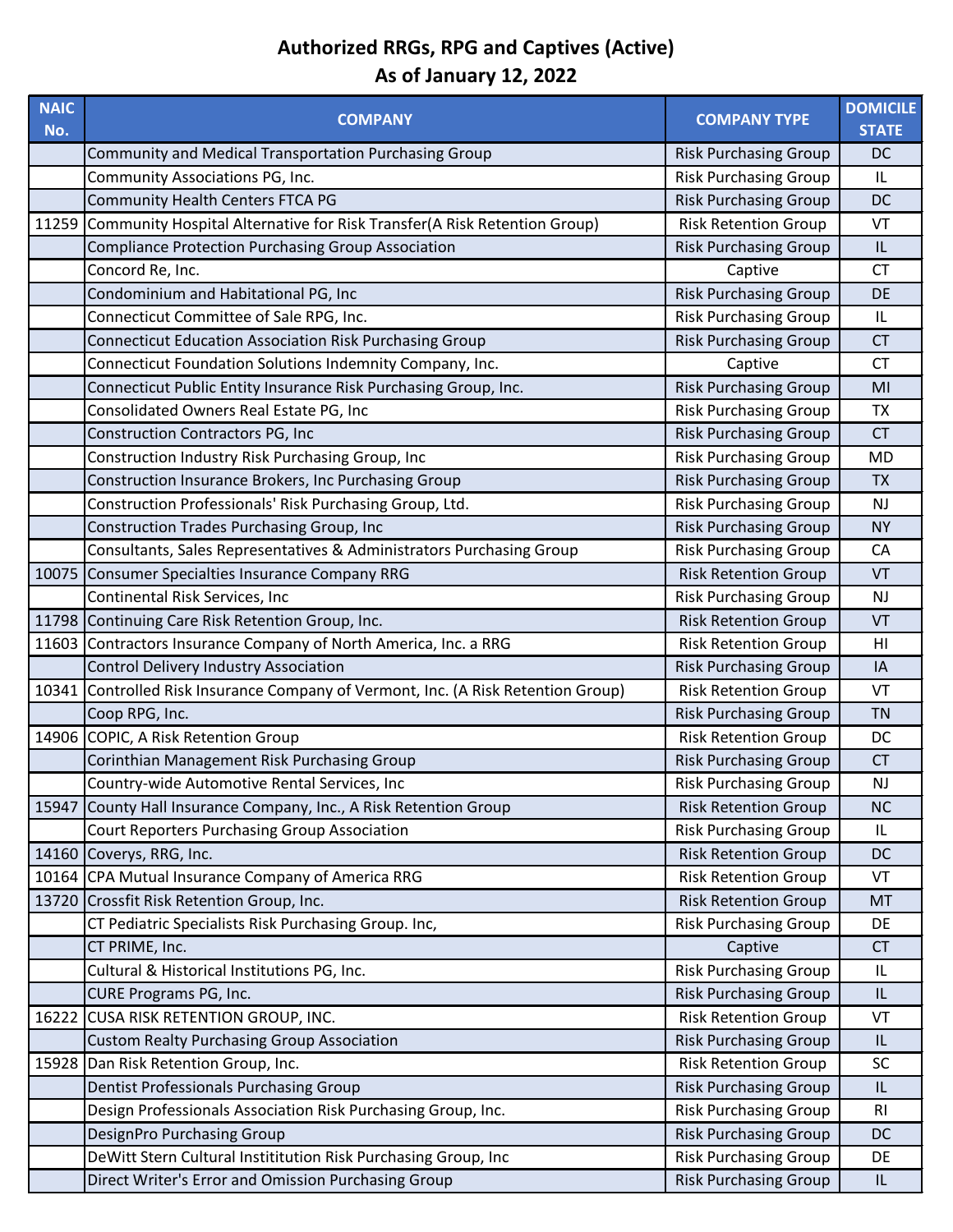| <b>NAIC</b> |                                                                           | <b>COMPANY TYPE</b>          | <b>DOMICILE</b> |
|-------------|---------------------------------------------------------------------------|------------------------------|-----------------|
| No.         | <b>COMPANY</b>                                                            |                              | <b>STATE</b>    |
|             | Distinguished Fleet RPG, Inc                                              | <b>Risk Purchasing Group</b> | DE              |
|             | Distinguished Properties Associates, Inc                                  | <b>Risk Purchasing Group</b> | R1              |
|             | Distinguished Properties Umbrella Managers, Inc.                          | <b>Risk Purchasing Group</b> | DE              |
|             | Diving Instructors RPG, Inc                                               | <b>Risk Purchasing Group</b> | <b>DE</b>       |
| 15893       | <b>Doctors Professional Liability RRG</b>                                 | <b>Risk Retention Group</b>  | <b>NC</b>       |
|             | Dow Insurance Real Estate Professionals RPG, Inc                          | <b>Risk Purchasing Group</b> | IL              |
|             | DryStone Risk Inc.                                                        | Captive                      | <b>CT</b>       |
|             | DT Preferred Group, LLC                                                   | <b>Risk Purchasing Group</b> | <b>MD</b>       |
|             | E.E. Hall Auto Dealer Umbrella PG, Inc                                    | <b>Risk Purchasing Group</b> | DE              |
|             | E.E. Hall Auto Dealer Umbrella PG, Inc                                    | <b>Risk Purchasing Group</b> | <b>NY</b>       |
| 16104       | Eagle Builders Insurance Company Risk Retention Group, Inc.               | <b>Risk Retention Group</b>  | <b>NC</b>       |
| 10115       | Eastern Dentists Insurance Company RRG                                    | <b>Risk Retention Group</b>  | VT              |
|             | <b>Education Support Purchasing Group</b>                                 | <b>Risk Purchasing Group</b> | <b>TX</b>       |
|             | <b>Education Support Purchasing Group</b>                                 | <b>Risk Purchasing Group</b> | <b>MO</b>       |
|             | Educational Institutions PG, Inc.                                         | <b>Risk Purchasing Group</b> | <b>CT</b>       |
|             | <b>Educational Risk Solutions, LLC</b>                                    | <b>Risk Purchasing Group</b> | CA              |
|             | Educators Liability Insurance Purchasing Group of Missouri                | <b>Risk Purchasing Group</b> | <b>MO</b>       |
|             | <b>Educators Purchasing Group Association</b>                             | <b>Risk Purchasing Group</b> | <b>TX</b>       |
| 14163       | Emergency Capital Management, a Risk Retention Group, LLC                 | <b>Risk Retention Group</b>  | VT              |
| 12003       | Emergency Medicine Professional Assurance Company Risk retention Group    | <b>Risk Retention Group</b>  | <b>NV</b>       |
| 11714       | Emergency Physicians Insurance Exchange Risk Retention Group              | <b>Risk Retention Group</b>  | VT              |
|             | <b>Employment Practices Risk Management Association</b>                   | <b>Risk Purchasing Group</b> | IL              |
|             | Energi RPG, LLC                                                           | <b>Risk Purchasing Group</b> | DE              |
|             | Engineers Risk Purchasing Group Inc.                                      | <b>Risk Purchasing Group</b> | IL              |
|             | <b>Entertainment Providers Purchasing Group</b>                           | <b>Risk Purchasing Group</b> | DC              |
|             | Entertainment Services, Inc                                               | <b>Risk Purchasing Group</b> | KS              |
|             | Environmental and Construction Inspection Purchasing Group                | <b>Risk Purchasing Group</b> | MN              |
|             | Environmental Transportation Group, Inc                                   | <b>Risk Purchasing Group</b> | <b>CA</b>       |
|             | Equity Partners Risk Purchasing Group, LLC                                | <b>Risk Purchasing Group</b> | DE              |
|             | <b>ERS Risk Purchasing Group Association</b>                              | <b>Risk Purchasing Group</b> | IL              |
|             | eSellers RPG, INC.                                                        | <b>Risk Purchasing Group</b> | IL              |
|             | <b>Excess Indemnity Purchasing Group</b>                                  | <b>Risk Purchasing Group</b> | IL              |
|             | Exhibitors Insurance Purchasing Group, Inc                                | <b>Risk Purchasing Group</b> | <b>CT</b>       |
|             | EZ Basin Re Inc.                                                          | Captive                      | <b>CT</b>       |
|             | Family Entertainment Centers Safety Association, Inc.                     | <b>Risk Purchasing Group</b> | <b>NY</b>       |
|             | Financial Risk Solutions Service Contract/Warranty RPG, Inc               | <b>Risk Purchasing Group</b> | MI              |
|             | <b>Financial Sales Professional Purchasing Group</b>                      | <b>Risk Purchasing Group</b> | CA              |
|             | Financial Services Institutions Purchasing Group                          | <b>Risk Purchasing Group</b> | IL              |
|             | Financial Services Professional Liability Purchasing Group, Inc (4_6_99)  | <b>Risk Purchasing Group</b> | DE              |
|             | Financial Services Professional Liability Purchasing Group, Inc (8_28_12) | <b>Risk Purchasing Group</b> | DE              |
|             | Financial Services Representatives PG, Inc                                | <b>Risk Purchasing Group</b> | IL              |
|             | <b>Financial Solutions Risk Purchasing Group</b>                          | <b>Risk Purchasing Group</b> | IL              |
|             | Fire Sprinkler RPG, Inc                                                   | <b>Risk Purchasing Group</b> | DE              |
|             | <b>First American Purchasing Group</b>                                    | <b>Risk Purchasing Group</b> | <b>MO</b>       |
|             | First Federal Guarantee Insurance Company                                 | Captive                      | CT              |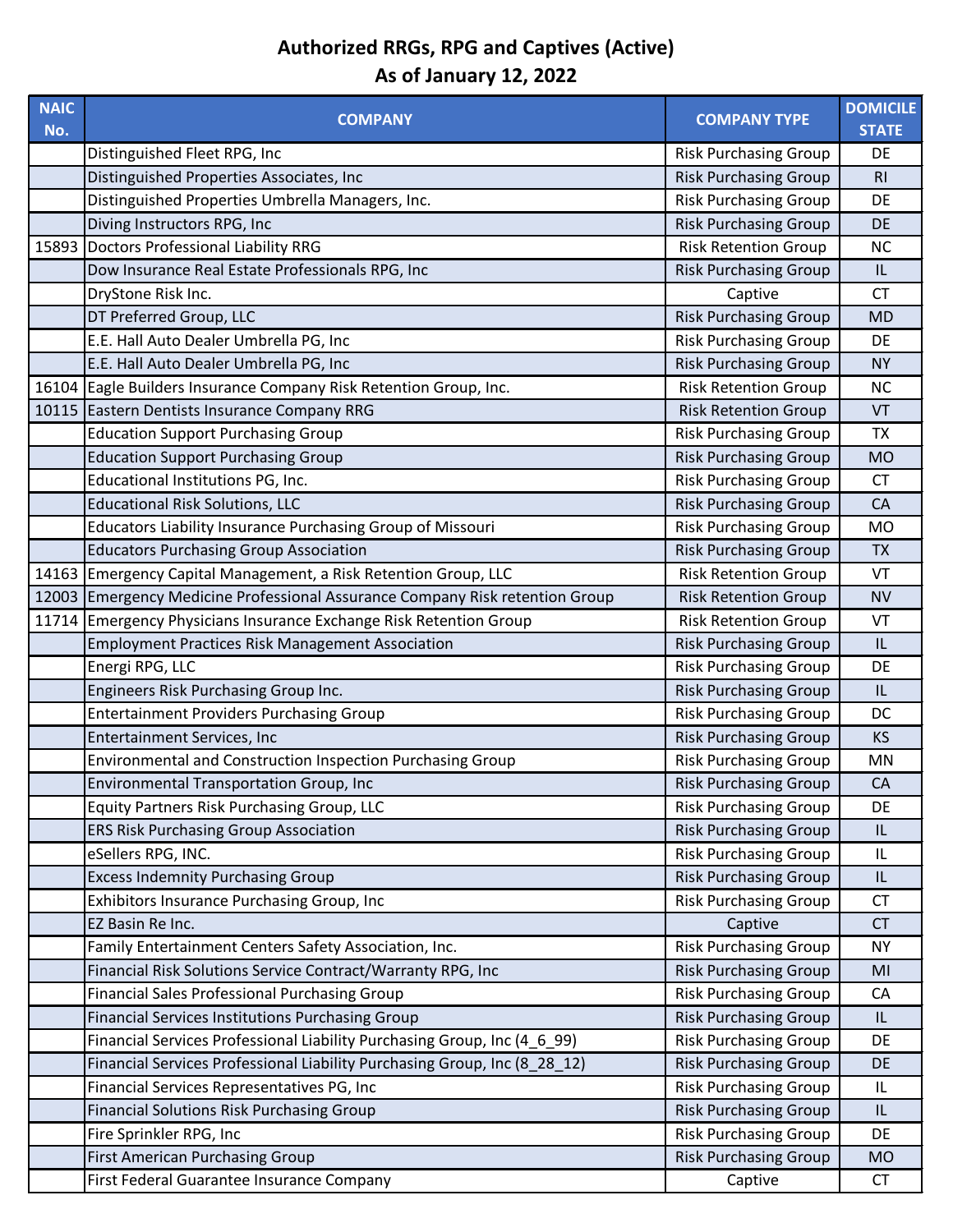| <b>NAIC</b> |                                                                               | <b>COMPANY TYPE</b>          | <b>DOMICILE</b> |
|-------------|-------------------------------------------------------------------------------|------------------------------|-----------------|
| No.         | <b>COMPANY</b>                                                                |                              | <b>STATE</b>    |
|             | First Indemnity PG Inc                                                        | <b>Risk Purchasing Group</b> | DE              |
|             | FirstService Financial RPG, Inc                                               | <b>Risk Purchasing Group</b> | DE              |
|             | Fitness and Wellness Purchasing Group                                         | <b>Risk Purchasing Group</b> | <b>CA</b>       |
|             | Fitness Insurance, LLC                                                        | <b>Risk Purchasing Group</b> | CO              |
|             | Fitness Underwriters RPG, Inc.                                                | <b>Risk Purchasing Group</b> | VA              |
|             | Five Star Agents, Inc. Purchasing Group                                       | <b>Risk Purchasing Group</b> | IL              |
|             | Fleet & Equipment Rental Risk Purchasing Group                                | <b>Risk Purchasing Group</b> | CA              |
|             | Fleet Assurance Purchasing Group                                              | <b>Risk Purchasing Group</b> | IL              |
| 17054       | Fleetshield Insurance Company, Inc., A Risk Retention Group                   | <b>Risk Retention Group</b>  | <b>NC</b>       |
|             | <b>FM&amp;V Purchasing Group</b>                                              | <b>Risk Purchasing Group</b> | IL              |
|             | Food Industry RPG, Inc                                                        | <b>Risk Purchasing Group</b> | DE              |
|             | <b>Forestry Services Risk Purchasing Group</b>                                | <b>Risk Purchasing Group</b> | SC              |
|             | Franchised Dealers Purchasing Group, Inc                                      | <b>Risk Purchasing Group</b> | GA              |
|             | Franchised Restaurants Risk Purchasing Group, Inc                             | <b>Risk Purchasing Group</b> | IL              |
| 10842       | Franklin Casualty Insurance Company, A Risk Retention Group                   | <b>Risk Retention Group</b>  | VT              |
|             | Fraternal and Service Organizations Risk Purchasing Group                     | <b>Risk Purchasing Group</b> | IL              |
|             | Frenkel Real Estate Clients Excess Liability Purchasing Group, Inc            | <b>Risk Purchasing Group</b> | RI              |
|             | Frontier Dental Insurance Program                                             | <b>Risk Purchasing Group</b> | DC              |
|             | <b>Frontier Services Corporation</b>                                          | Captive                      | <b>CT</b>       |
|             | Funeral Directors Planning Group, Inc.                                        | <b>Risk Purchasing Group</b> | <b>RI</b>       |
| 16661       | Future Care Risk Retention Group, Inc.                                        | <b>Risk Retention Group</b>  | VT              |
|             | Gallagher Steel Courier Risk Purchasing Group                                 | <b>Risk Purchasing Group</b> | <b>NJ</b>       |
|             | General Real Estate Environmental Enterprises Net, Inc.                       | <b>Risk Purchasing Group</b> | DE              |
|             | GFI RPG, Inc                                                                  | <b>Risk Purchasing Group</b> | DE              |
|             | <b>GGP Tenants Purchasing Group</b>                                           | <b>Risk Purchasing Group</b> | IL              |
| 17152       | Gladius Insurance Risk Retention Group, Inc.                                  | <b>Risk Retention Group</b>  | AL              |
|             | Global Anesthesiologist Specialty Services Risk Purchasing Group              | <b>Risk Purchasing Group</b> | KY              |
|             | Global Travel and Hospitality Network, Inc                                    | <b>Risk Purchasing Group</b> | WI              |
|             | <b>Glynn General Purchasing Group</b>                                         | <b>Risk Purchasing Group</b> | GA              |
| 13973       | Government Technology Insurance Company Risk Retention Group, Inc             | <b>Risk Retention Group</b>  | <b>NV</b>       |
| 16415       | Graph Insurance Group, a Risk Retention Group                                 | <b>Risk Retention Group</b>  | VT              |
|             | Great American Cities PG, Inc.                                                | <b>Risk Purchasing Group</b> | OH              |
| 11941       | Green Hills Insurance Company, a Risk Retention Group                         | <b>Risk Retention Group</b>  | VT              |
|             | <b>Guardian Professional Liability RPG</b>                                    | <b>Risk Purchasing Group</b> | DE              |
|             | <b>Guardian Risk Purchasing Group</b>                                         | <b>Risk Purchasing Group</b> | <b>TX</b>       |
|             | Habitat For Humanity Purchasing Group, Inc.                                   | <b>Risk Purchasing Group</b> | GA              |
|             | Hand Made Artisans Risk Purchasing Group                                      | <b>Risk Purchasing Group</b> | OH              |
|             | Harbor Point Insurance Company                                                | Captive                      | <b>CT</b>       |
|             | Harp, Inc                                                                     | <b>Risk Purchasing Group</b> | DE              |
|             | Hartan Real Estate Program RPG                                                | <b>Risk Purchasing Group</b> | <b>NY</b>       |
|             | Health and Education Liability Program, Inc                                   | <b>Risk Purchasing Group</b> | RI              |
|             | Health Care Industry Liability Reciprocal Insurance Company, A Risk Retention |                              |                 |
| 11832       | Group                                                                         | <b>Risk Retention Group</b>  | DC              |
|             | Health Care Professions Purchasing Group Association                          | <b>Risk Purchasing Group</b> | IL              |
|             | Health Environmental Safety Purchasing Group                                  | <b>Risk Purchasing Group</b> | UT              |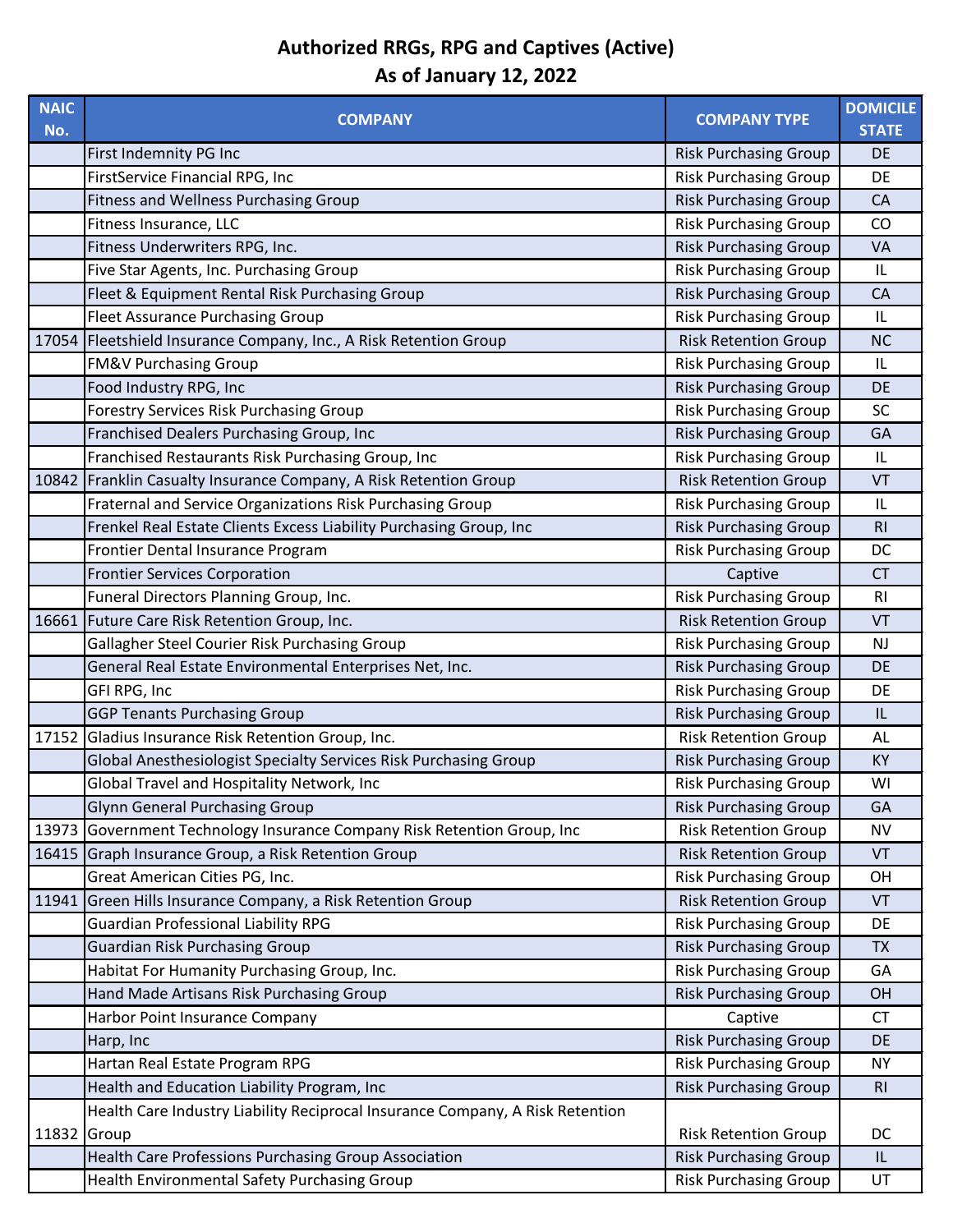| <b>NAIC</b> |                                                            | <b>COMPANY TYPE</b>          | <b>DOMICILE</b> |
|-------------|------------------------------------------------------------|------------------------------|-----------------|
| No.         | <b>COMPANY</b>                                             |                              | <b>STATE</b>    |
|             | Healthcare Professionals Purchasing Group, LLC             | <b>Risk Purchasing Group</b> | DE              |
|             | Healthcare Professionals RPG, Inc                          | <b>Risk Purchasing Group</b> | IL              |
|             | Healthcare Providers Service Organization Purchasing Group | <b>Risk Purchasing Group</b> | IL              |
|             | <b>Healthcare Purchasing Group Association</b>             | <b>Risk Purchasing Group</b> | IL              |
|             | Heating Oil Dealers Risk Purchasing Group, Inc.            | <b>Risk Purchasing Group</b> | <b>DE</b>       |
|             | HMS Purchasing Group, Inc                                  | <b>Risk Purchasing Group</b> | <b>FL</b>       |
|             | Home Care Association Risk Purchasing Group, Inc           | <b>Risk Purchasing Group</b> | VT              |
|             | Home Furnishing Association                                | <b>Risk Purchasing Group</b> | <b>RI</b>       |
|             | Home Inspectors Risk Purchasing Group, Inc                 | <b>Risk Purchasing Group</b> | <b>NJ</b>       |
|             | Horsemen of North America Control Risk Purchasing Group    | <b>Risk Purchasing Group</b> | IL              |
|             | Hospitality & Entertainment Trade Alliance RPG             | <b>Risk Purchasing Group</b> | IL              |
|             | Hospitality Insurance Group - Nevada                       | <b>Risk Purchasing Group</b> | <b>NV</b>       |
|             | Hospitality Insurance Group, Inc                           | <b>Risk Purchasing Group</b> | <b>CA</b>       |
|             | <b>Hospitality Programs, Inc</b>                           | <b>Risk Purchasing Group</b> | AZ              |
|             | Hospitality Risk Purchasing Group of America, Inc          | <b>Risk Purchasing Group</b> | <b>DE</b>       |
|             | Hospitality Supportive Systems, LLC                        | <b>Risk Purchasing Group</b> | PA              |
| 26797       | Housing Authority RRG, Inc.                                | <b>Risk Retention Group</b>  | VT              |
|             | HRMA Purchasing Group, Inc                                 | <b>Risk Purchasing Group</b> | <b>TX</b>       |
|             | <b>Hudson Alliant Purchasing Group</b>                     | <b>Risk Purchasing Group</b> | <b>DC</b>       |
|             | Hudson Healthcare Purchasing Group                         | <b>Risk Purchasing Group</b> | DC              |
|             | Hudson Investment Advisors Purchasing Group                | <b>Risk Purchasing Group</b> | <b>DC</b>       |
|             | <b>Hudson Media Protection Purchasing Group</b>            | <b>Risk Purchasing Group</b> | DC              |
|             | <b>Hudson QSR Purchasing Group</b>                         | <b>Risk Purchasing Group</b> | DC              |
|             | Hudson Railroad Protective Liability Group                 | <b>Risk Purchasing Group</b> | DC              |
|             | <b>Hudson Transportation Purchasing Group</b>              | <b>Risk Purchasing Group</b> | <b>NV</b>       |
|             | Human and Social Services Risk Purchasing Group LLC        | <b>Risk Purchasing Group</b> | OH              |
|             | HWI Global Properties, Inc                                 | <b>Risk Purchasing Group</b> | DE              |
|             | Ian H. Graham Purchasing Group, Inc                        | <b>Risk Purchasing Group</b> | CA              |
|             | 11268 ICI Mutual Insurance Company, A Risk Retention Group | <b>Risk Retention Group</b>  | VT              |
|             | <b>ICMAD Purchasing Group</b>                              | <b>Risk Purchasing Group</b> | DC              |
|             | <b>Identity Crime Prevention, Inc</b>                      | <b>Risk Purchasing Group</b> | DE              |
|             | I-Elite Risk Purchasing Group                              | <b>Risk Purchasing Group</b> | PA              |
|             | IG., Inc                                                   | <b>Risk Purchasing Group</b> | WI              |
|             | Independent Agents Services, Inc                           | <b>Risk Purchasing Group</b> | <b>CT</b>       |
|             | <b>Independent Carrier Safety Association</b>              | <b>Risk Purchasing Group</b> | <b>AZ</b>       |
|             | Independent Contractor Services PG, Inc.                   | <b>Risk Purchasing Group</b> | DE              |
|             | Independent Distributors of America, Inc                   | <b>Risk Purchasing Group</b> | <b>TX</b>       |
|             | Independent Garage and Towing Contractors Services, Inc    | <b>Risk Purchasing Group</b> | <b>NY</b>       |
|             | Independent Physicians Insurance Purchasing Group          | <b>Risk Purchasing Group</b> | IL              |
|             | <b>Information Security Risk Purchasing Group</b>          | <b>Risk Purchasing Group</b> | IL              |
|             | <b>InSmart National, Inc</b>                               | <b>Risk Purchasing Group</b> | DE              |
|             | Insmart, Inc                                               | <b>Risk Purchasing Group</b> | DE              |
|             | <b>Insurance Company Purchasing Group</b>                  | <b>Risk Purchasing Group</b> | IL              |
|             | Insurance Plus Risk Purchasing Group, LLC                  | <b>Risk Purchasing Group</b> | DE              |
|             | Insurance Professionals Purchasing Group, Inc              | <b>Risk Purchasing Group</b> | IL              |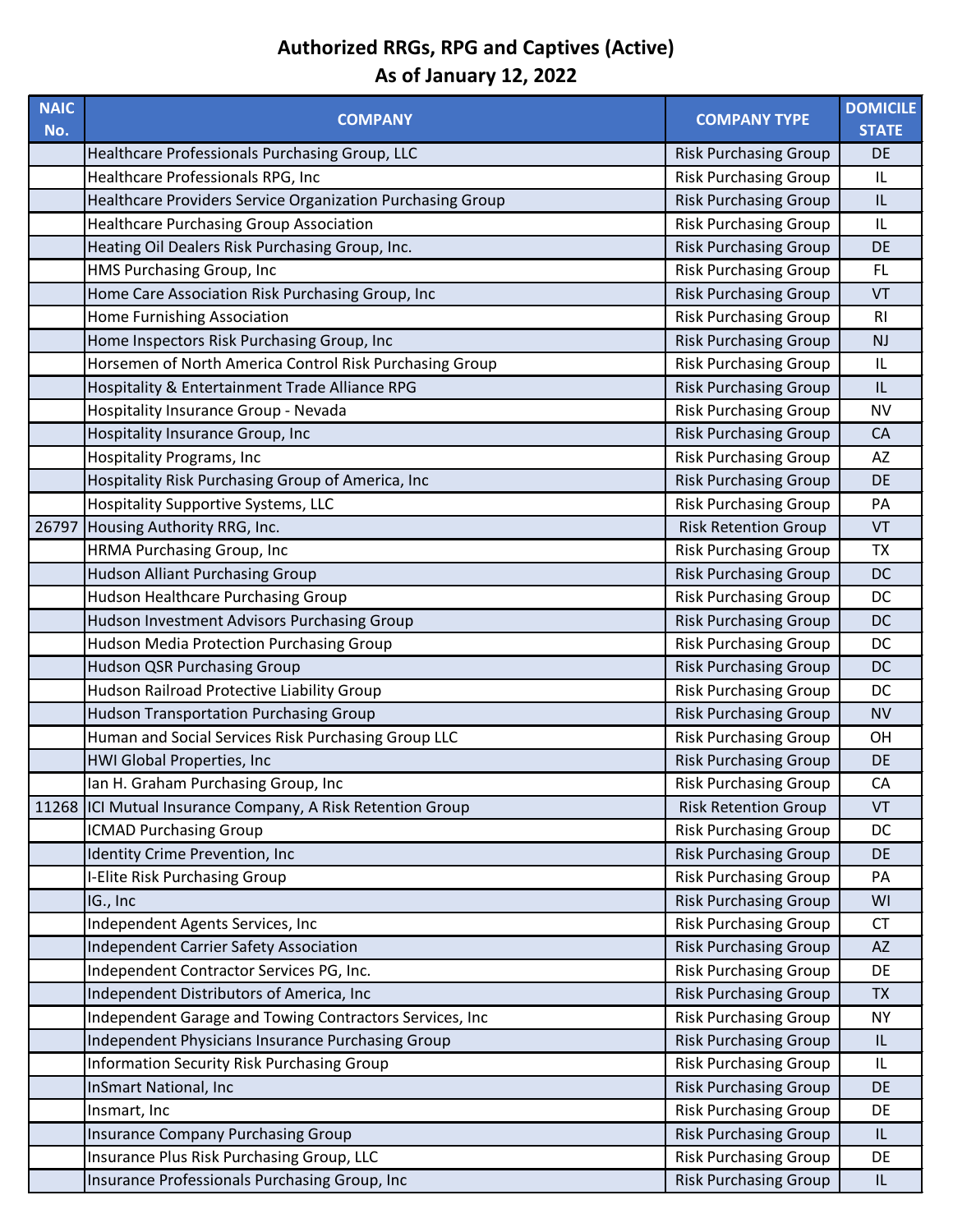| <b>NAIC</b> |                                                              | <b>COMPANY TYPE</b>          | <b>DOMICILE</b> |
|-------------|--------------------------------------------------------------|------------------------------|-----------------|
| No.         | <b>COMPANY</b>                                               |                              | <b>STATE</b>    |
|             | <b>Insurance Purchasing Group Association</b>                | <b>Risk Purchasing Group</b> | IL              |
|             | <b>Insurance Services Professional Program</b>               | <b>Risk Purchasing Group</b> | <b>WA</b>       |
|             | Integrated Risk Facilities, Inc., A Risk Purchasing Group    | <b>Risk Purchasing Group</b> | DE              |
|             | Internal Medicine Purchasing Group of America                | <b>Risk Purchasing Group</b> | CA              |
|             | Group, Inc.                                                  | <b>Risk Purchasing Group</b> | DE              |
|             | International Entertainment & Sports RPG                     | <b>Risk Purchasing Group</b> | IL              |
|             | <b>International Hole-in-One Association</b>                 | <b>Risk Purchasing Group</b> | <b>NV</b>       |
|             | International Hospitality Purchasing Group                   | <b>Risk Purchasing Group</b> | CA              |
|             | International Scuba Risk Purchasing Alliance, Inc            | <b>Risk Purchasing Group</b> | <b>TN</b>       |
|             | Internet Truckstop Risk Purchasing Group, LLC                | <b>Risk Purchasing Group</b> | <b>DE</b>       |
|             | <b>IPHFHA Risk Purchasing Group</b>                          | <b>Risk Purchasing Group</b> | IL              |
|             | IRF Construction Group, Inc.                                 | <b>Risk Purchasing Group</b> | <b>DE</b>       |
|             | IRF Hospitality Group, Inc.                                  | <b>Risk Purchasing Group</b> | DE              |
|             | IRF Manufacturing Group, Inc.                                | <b>Risk Purchasing Group</b> | <b>DE</b>       |
|             | IRF Real Estate Operations Group, Inc.                       | <b>Risk Purchasing Group</b> | DE              |
|             | IRF Restaurant Group, Inc.                                   | <b>Risk Purchasing Group</b> | <b>DE</b>       |
|             | IRF Retail Group, Inc.                                       | <b>Risk Purchasing Group</b> | DE              |
|             | IRF Service Group, Inc.                                      | <b>Risk Purchasing Group</b> | <b>DE</b>       |
|             | IRF Wholesale Group, Inc.                                    | <b>Risk Purchasing Group</b> | DE              |
|             | IRM Healthcare Risk Purchasing Group, LLC                    | <b>Risk Purchasing Group</b> | OK              |
|             | <b>ISPP Purchasing Group</b>                                 | <b>Risk Purchasing Group</b> | <b>MO</b>       |
|             | JamisonPro Allied Health Purchasing Group                    | <b>Risk Purchasing Group</b> | <b>DC</b>       |
|             | JamisonPro Purchasing Group, Ltd                             | <b>Risk Purchasing Group</b> | NJ              |
|             | 12594 JM Woodworth Risk Retention Group, Inc                 | <b>Risk Retention Group</b>  | <b>NV</b>       |
|             | Keystone Indemnity Company, Ltd.                             | Captive                      | <b>CT</b>       |
|             | KIS PG Of Florida, Inc                                       | <b>Risk Purchasing Group</b> | <b>DE</b>       |
|             | Labor Law 240 RPG, Inc.                                      | <b>Risk Purchasing Group</b> | DE              |
|             | Lawyers Protector Plan Purchasing Group                      | <b>Risk Purchasing Group</b> | <b>DC</b>       |
|             | Lawyer's Protector Plan Purchasing Group                     | <b>Risk Purchasing Group</b> | DC              |
|             | Legal Professional <sup>™</sup> Purchasing Group, Inc.       | <b>Risk Purchasing Group</b> | <b>NJ</b>       |
|             | Little League Baseball Risk Purchasing Group, Inc            | <b>Risk Purchasing Group</b> | IL              |
|             | Locum Physicians Insurance Purchasing Group, Inc.            | <b>Risk Purchasing Group</b> | GA              |
|             | Lodging Insurance Group, Inc                                 | <b>Risk Purchasing Group</b> | <b>WA</b>       |
| 15211       | Lone Star Alliance, Inc., A Risk Retention Group             | <b>Risk Retention Group</b>  | <b>DC</b>       |
| 17034       | Long Iron Insurance Risk Retention Group, Inc.               | <b>Risk Retention Group</b>  | SC              |
|             | LPL Purchasing Group, LLC                                    | <b>Risk Purchasing Group</b> | <b>NV</b>       |
|             | <b>LRAP Risk Purchasing Group</b>                            | <b>Risk Purchasing Group</b> | DE              |
|             | Lumber Industry's Purchasing Group, Inc                      | <b>Risk Purchasing Group</b> | IL              |
|             | Luxury Real Estate Owners P.G. of N.Y. Inc                   | <b>Risk Purchasing Group</b> | <b>NY</b>       |
|             | Magaw Health Care Professionals Purchasing Group Association | <b>Risk Purchasing Group</b> | IL              |
|             | Mainstreet Insurance Purchasing Group                        | <b>Risk Purchasing Group</b> | <b>WA</b>       |
| 10697       | MCIC Vermont Inc. RRG                                        | <b>Risk Retention Group</b>  | VT              |
|             | MDVIP Risk Purchasing Group Association                      | <b>Risk Purchasing Group</b> | DE              |
|             | MedAlliance Professional Liability PG                        | <b>Risk Purchasing Group</b> | IL              |
|             | 15738 MedChoice Risk Retention Group                         | <b>Risk Retention Group</b>  | VT              |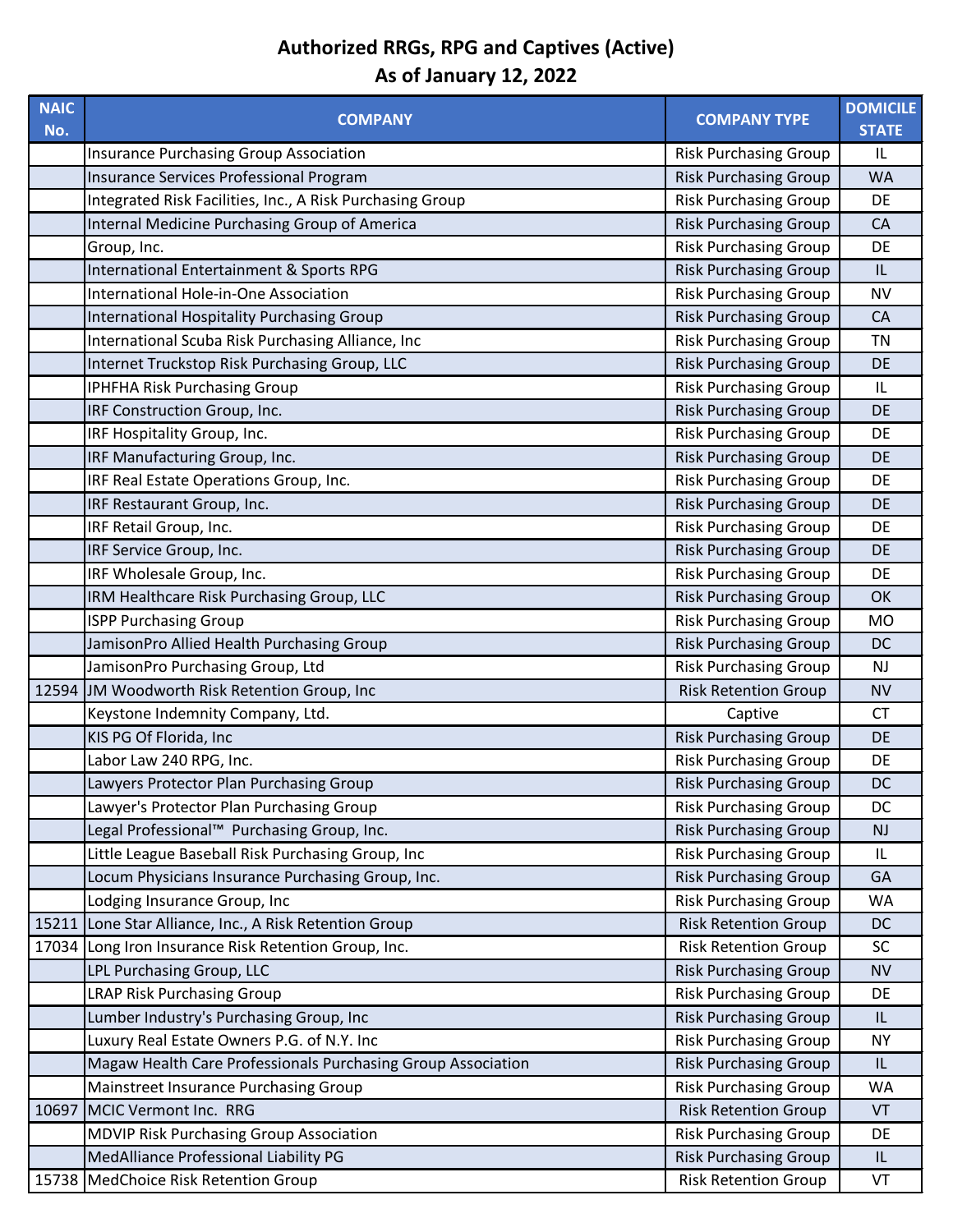| <b>NAIC</b> |                                                                                 | <b>COMPANY TYPE</b>          | <b>DOMICILE</b> |
|-------------|---------------------------------------------------------------------------------|------------------------------|-----------------|
| No.         | <b>COMPANY</b>                                                                  |                              | <b>STATE</b>    |
|             | Medical Data & Billing Insurance Liability Risk Purchasing Group, Inc.          | <b>Risk Purchasing Group</b> | WI              |
|             | Medical Professionals Program, a Purchasing Group                               | <b>Risk Purchasing Group</b> | <b>TN</b>       |
|             | Medical Related Professional Services Purchasing Group                          | <b>Risk Purchasing Group</b> | IL              |
|             | Medical Specialists Risk Purchasing Group, Inc                                  | <b>Risk Purchasing Group</b> | <b>CT</b>       |
|             | MedPro Provider Solutions, Inc.                                                 | <b>Risk Purchasing Group</b> | IN              |
| 13589       | MedPro RRG Risk Retention Group                                                 | <b>Risk Retention Group</b>  | DC              |
|             | Member Insurance Purchasing Group                                               | <b>Risk Purchasing Group</b> | IL              |
| 44237       | Mental Health Risk Retention Group, Inc.                                        | <b>Risk Retention Group</b>  | VT              |
|             | Mercer Financial Services Professional Risk Purchasing Group                    | <b>Risk Purchasing Group</b> | IA              |
|             | Metropolitan Commercial Real Estate Association, Inc                            | <b>Risk Purchasing Group</b> | <b>NY</b>       |
|             | Mid America Association of Physicians and Surgeons PG                           | <b>Risk Purchasing Group</b> | KY              |
|             | Midfield Group, Inc                                                             | <b>Risk Purchasing Group</b> | NJ              |
|             | Midwestern Association of Obstetricians and Gynecologists Risk Purchasing Group | <b>Risk Purchasing Group</b> | KY              |
|             | Mineral Basin Risk Management, Inc.                                             | Captive                      | <b>CT</b>       |
|             | 16026 MLM Risk Retenion Group, Inc.                                             | <b>Risk Retention Group</b>  | <b>DC</b>       |
| 14062       | MMIC Risk Retention Group, Inc.                                                 | <b>Risk Retention Group</b>  | DC              |
|             | 16626 MOMENTUM RISK RETENTION GROUP, INC.                                       | <b>Risk Retention Group</b>  | <b>SC</b>       |
|             | MOR Risk Management, Inc.                                                       | Captive                      | <b>CT</b>       |
|             | 16700 Motor Transport Mutual RRG                                                | <b>Risk Retention Group</b>  | <b>AL</b>       |
|             | Motors Insurance Purchasing Group, Inc                                          | <b>Risk Purchasing Group</b> | MI              |
|             | MotorSports Association, Inc                                                    | <b>Risk Purchasing Group</b> | <b>NV</b>       |
| 11547       | Mountain Laurel Risk Retention Group, Inc.                                      | <b>Risk Retention Group</b>  | VT              |
| 26257       | Mutual Risk Retention Group, Inc. (The)                                         | <b>Risk Retention Group</b>  | HI              |
|             | NAA Purchasing Group, Inc.                                                      | <b>Risk Purchasing Group</b> | DE              |
|             | NAMIC PG, Inc                                                                   | <b>Risk Purchasing Group</b> | IN              |
|             | NASG Risk Purchasing Group, Inc (aka Professional Nurses Purchasing Group)      | <b>Risk Purchasing Group</b> | IL              |
| 14366       | NASW Risk Retention Group, Inc.                                                 | <b>Risk Retention Group</b>  | DC              |
|             | National Abortion Federation Purchasing Group                                   | <b>Risk Purchasing Group</b> | DC              |
|             | National Alliance of Nonprofit Organizations, Inc                               | <b>Risk Purchasing Group</b> | CA              |
|             | National Association for Ambulatory Care Insurance Purchasing Group             | <b>Risk Purchasing Group</b> | DE              |
|             | <b>National Association of Broadcasters</b>                                     | <b>Risk Purchasing Group</b> | DE              |
|             | <b>National Association of Broadcasters</b>                                     | <b>Risk Purchasing Group</b> | <b>MO</b>       |
|             | National Association of Independent Healthcare Professionals, A Risk Purchasing |                              |                 |
|             | Group                                                                           | <b>Risk Purchasing Group</b> | <b>AZ</b>       |
|             | National Association of Independent Life Brokerage Agencies                     | <b>Risk Purchasing Group</b> | DC              |
|             | National Association of Insurance and Financial Advisors                        | <b>Risk Purchasing Group</b> | DC              |
|             | National Association of Medical Laboratories                                    | <b>Risk Purchasing Group</b> | PA              |
|             | National Association of Residential Real Estate Professionals, Inc of Georgia   | <b>Risk Purchasing Group</b> | GA              |
|             | National Association of Salaried Professionals Purchasing Group, Inc.           | <b>Risk Purchasing Group</b> | IL              |
|             | National Association of Wholesaler Distributors Purchasing Group                | <b>Risk Purchasing Group</b> | IL              |
|             | National Auto Dealers PG, Inc                                                   | <b>Risk Purchasing Group</b> | OH              |
|             | National Automobile Dealers PG, Inc.                                            | <b>Risk Purchasing Group</b> | IL              |
|             | National Automotive Coalition, Inc.                                             | <b>Risk Purchasing Group</b> | DE              |
|             | National Automotive RPG, LLC                                                    | <b>Risk Purchasing Group</b> | DE              |
|             | National Care Provider Insurance, Inc. Purchasing Group                         | <b>Risk Purchasing Group</b> | CA              |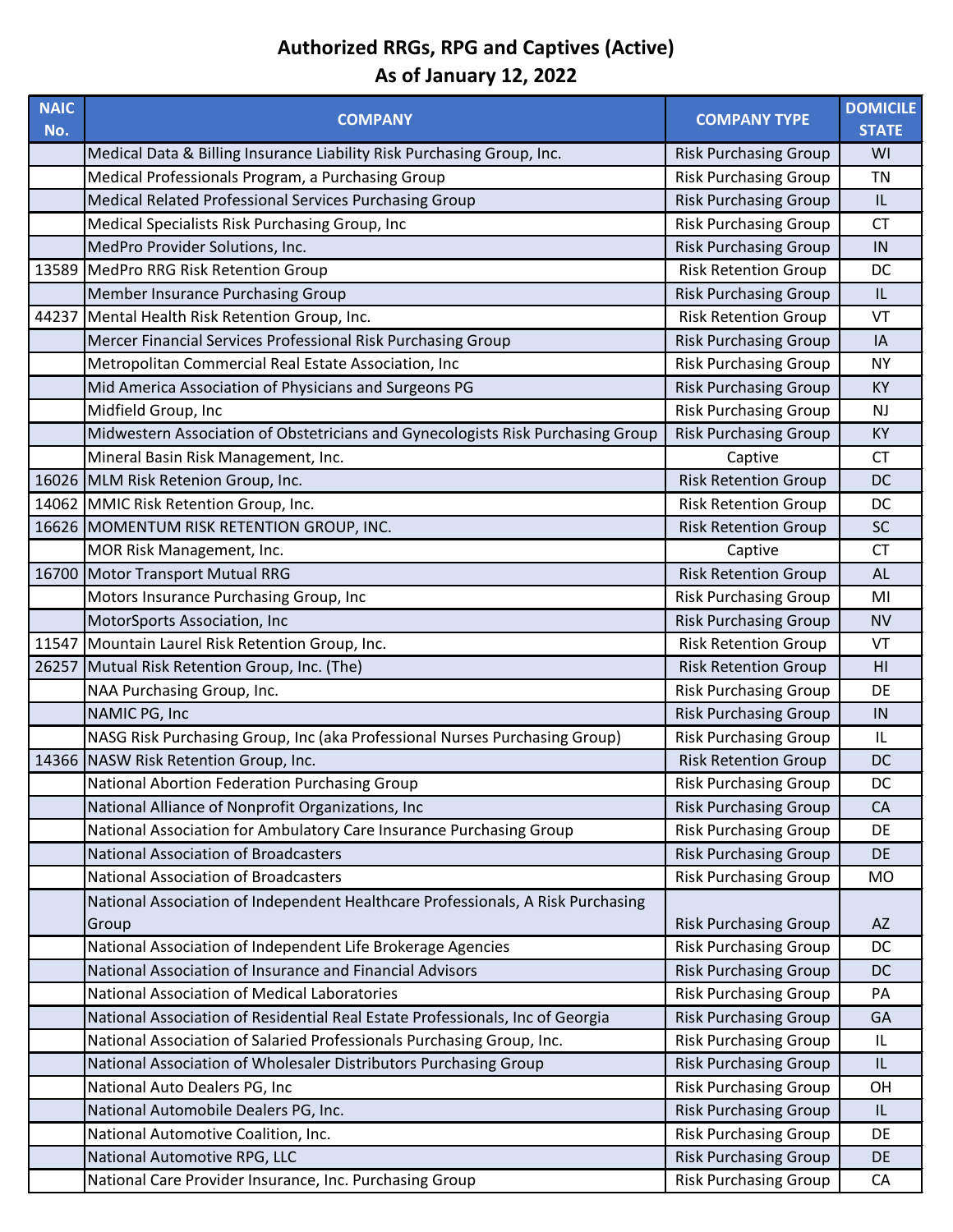| <b>NAIC</b> |                                                                              | <b>COMPANY TYPE</b>          | <b>DOMICILE</b> |
|-------------|------------------------------------------------------------------------------|------------------------------|-----------------|
| No.         | <b>COMPANY</b>                                                               |                              | <b>STATE</b>    |
|             | <b>National Chiropractic Council</b>                                         | <b>Risk Purchasing Group</b> | <b>CA</b>       |
|             | National Chiropractic Society Liability Purchasing Group                     | <b>Risk Purchasing Group</b> | CO              |
|             | National Contractors Insurance Company, Inc                                  | <b>Risk Purchasing Group</b> | MT              |
|             | National Counselors Professional Liability Purchasing Group                  | <b>Risk Purchasing Group</b> | CO              |
|             | National CPA Risk Purchasing Group                                           | <b>Risk Purchasing Group</b> | GA              |
|             | <b>National Event Providers Association</b>                                  | <b>Risk Purchasing Group</b> | DC              |
|             | National Franchise Cleaners Risk Purchasing Group, Inc                       | <b>Risk Purchasing Group</b> | WI              |
|             | National Health Care Professionals Purchasing Group                          | <b>Risk Purchasing Group</b> | NJ              |
|             | National Home Inspectors Risk Purchasing Group                               | <b>Risk Purchasing Group</b> | IL              |
|             | National Horsemen's Benevolent and Protective Association RPG, Inc           | <b>Risk Purchasing Group</b> | DE              |
|             | National Hospitality Risk Purchasing Group                                   | <b>Risk Purchasing Group</b> | IL              |
| 11197       | National Independent Truckers Insurance Company, Inc. A Risk Retention Group | <b>Risk Retention Group</b>  | <b>SC</b>       |
|             | National Lawn Care Risk Purchasing Group                                     | <b>Risk Purchasing Group</b> | <b>OH</b>       |
|             | National Lawyers Risk Management Association, Inc                            | <b>Risk Purchasing Group</b> | FL              |
|             | National Legal Aid and Defender Association                                  | <b>Risk Purchasing Group</b> | <b>DC</b>       |
|             | National Limousine Association Purchasing Group                              | <b>Risk Purchasing Group</b> | DC              |
|             | <b>National Marine Trades Association</b>                                    | <b>Risk Purchasing Group</b> | FL              |
|             | National Newspaper Association                                               | <b>Risk Purchasing Group</b> | <b>FL</b>       |
|             | National Nurses Purchasing Group Association                                 | <b>Risk Purchasing Group</b> | IL              |
|             | National Photographers Risk Purchasing Group                                 | <b>Risk Purchasing Group</b> | IL              |
|             | National Professional Purchasing Group Association, Inc                      | <b>Risk Purchasing Group</b> | IL              |
|             | <b>National Programs Purchasing Group</b>                                    | <b>Risk Purchasing Group</b> | IL              |
|             | National Purchasing Group for Pest Control Operators, Inc                    | <b>Risk Purchasing Group</b> | FL.             |
|             | National Real Estate Purchasing Group Inc                                    | <b>Risk Purchasing Group</b> | DE              |
|             | National Realty Liability Alliance, Inc                                      | <b>Risk Purchasing Group</b> | UT              |
|             | National Restaurant Owners PG, Inc                                           | <b>Risk Purchasing Group</b> | IL              |
|             | National Retail Safety Association, Inc.                                     | <b>Risk Purchasing Group</b> | DE              |
|             | National Small Business PG, Inc.                                             | <b>Risk Purchasing Group</b> | IL              |
|             | National Society of Dental Practitioners, Inc.                               | <b>Risk Purchasing Group</b> | IL              |
|             | National Truck & Trailer Rental Association, Inc                             | <b>Risk Purchasing Group</b> | GA              |
|             | Nationwide Agents Risk Purchasing Group, Inc.                                | <b>Risk Purchasing Group</b> | OH              |
|             | Nationwide Exclusive Agent Risk Purchasing Group, LLC                        | <b>Risk Purchasing Group</b> | OH              |
|             | <b>NCMIC Diversified Health RPG Association</b>                              | <b>Risk Purchasing Group</b> | IL              |
| 14130       | NCMIC Risk Retention Group                                                   | <b>Risk Retention Group</b>  | VT              |
|             | New England Lawyers Purchasing Group                                         | <b>Risk Purchasing Group</b> | MA              |
|             | New England Press Association-Risk Purchasing Group                          | <b>Risk Purchasing Group</b> | MA              |
| 13792       | New Home Warranty Insurance Company, A Risk Retention Group                  | <b>Risk Retention Group</b>  | DC              |
| 12275       | New York Healthcare Insurance Company, Inc., A Risk Retention Group          | <b>Risk Retention Group</b>  | <b>AL</b>       |
|             | New York Life Agents Purchasing Group                                        | <b>Risk Purchasing Group</b> | VT              |
|             | Next Wave Purchasing Group One, LLC                                          | <b>Risk Purchasing Group</b> | <b>NV</b>       |
|             | Nonprofit Community Organization Risk Purchasing Group                       | <b>Risk Purchasing Group</b> | IL              |
|             | Nonprofit Insurance Risk Purchasing Group, LLC                               | <b>Risk Purchasing Group</b> | CA              |
|             | Nonprofit Liability Insurance Purchasing Group                               | <b>Risk Purchasing Group</b> | IL              |
|             | Non-Profit Service Organization                                              | <b>Risk Purchasing Group</b> | IL              |
|             | Non-Profit Unemployment Compensation Risk Purchasing Group                   | <b>Risk Purchasing Group</b> | IL              |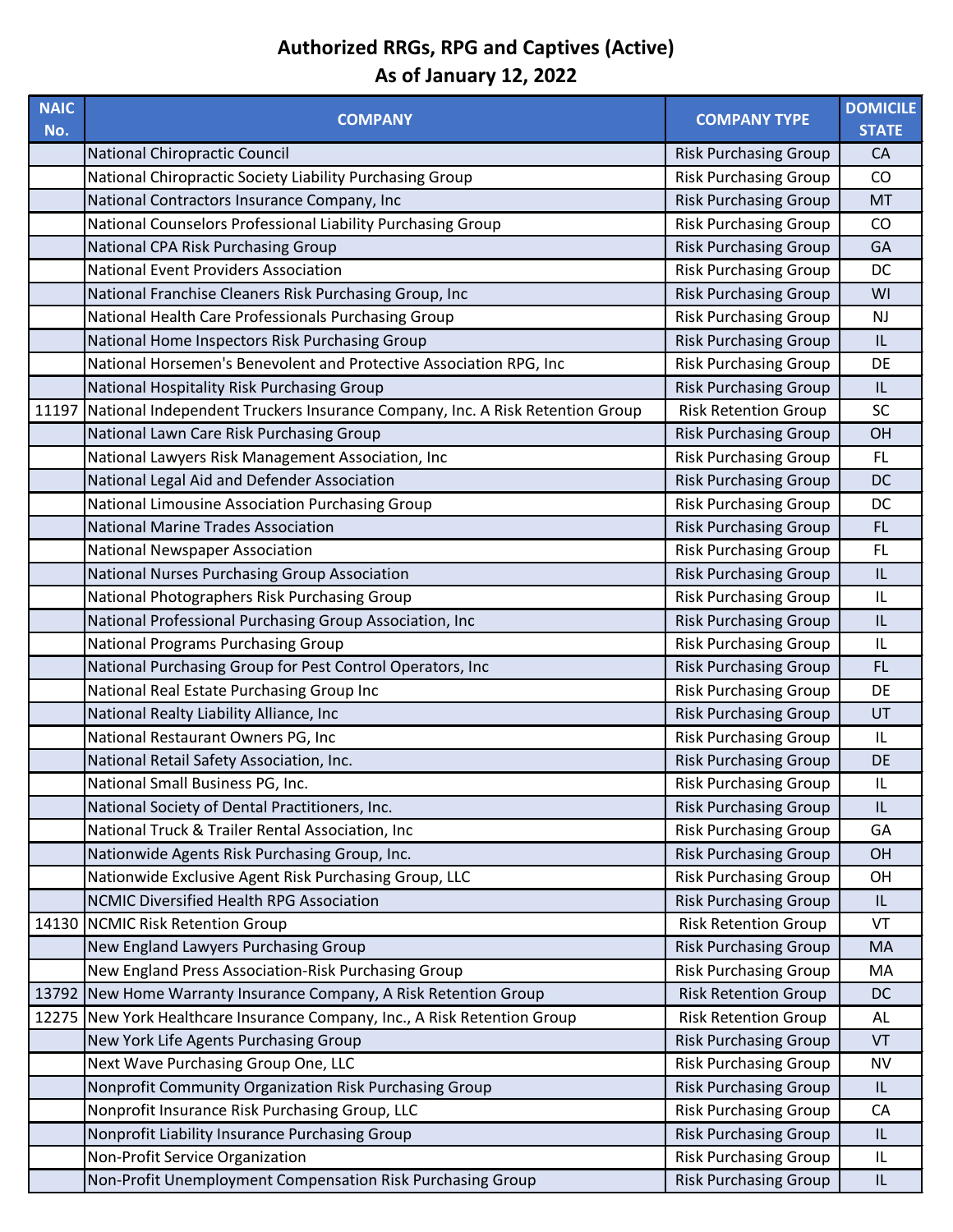| <b>NAIC</b> |                                                                            | <b>COMPANY TYPE</b>          | <b>DOMICILE</b> |
|-------------|----------------------------------------------------------------------------|------------------------------|-----------------|
| No.         | <b>COMPANY</b>                                                             |                              | <b>STATE</b>    |
|             | Norman-Spencer Crane And Boom Truck Risk Purchasing Group, Inc.            | <b>Risk Purchasing Group</b> | DE              |
|             | Norman-Spencer Real Estate Risk Purchasing Group, Inc                      | <b>Risk Purchasing Group</b> | <b>DE</b>       |
|             | North America Chemical Users and Applicators Association, Inc              | <b>Risk Purchasing Group</b> | UT              |
|             | North American Data Security RPG                                           | <b>Risk Purchasing Group</b> | MI              |
|             | North American Kiosk RPG, Inc                                              | <b>Risk Purchasing Group</b> | WI              |
|             | North American Realty Risk Purchasing Group                                | <b>Risk Purchasing Group</b> | <b>DE</b>       |
|             | North American Retail RPG, Inc                                             | <b>Risk Purchasing Group</b> | AZ              |
|             | North American Title Organization, Inc                                     | <b>Risk Purchasing Group</b> | FL.             |
|             | North American Travel Professionals                                        | <b>Risk Purchasing Group</b> | CA              |
|             | North Atlantic Financial Institutions Liability Insurance Association, Inc | <b>Risk Purchasing Group</b> | UT              |
|             | NorthPoint Data Security RPG, LLC                                          | <b>Risk Purchasing Group</b> | MI              |
|             | Nurse Practitioner Professional Liability Purchasing Group, Inc            | <b>Risk Purchasing Group</b> | <b>NY</b>       |
|             | Nutmeg Education Consortium, Inc                                           | <b>Risk Purchasing Group</b> | <b>CT</b>       |
| 13644       | Oasis Reciprocal Risk Retention Group                                      | <b>Risk Retention Group</b>  | VT              |
|             | Ob-Gyn Risk Alliance Purchasing Group                                      | <b>Risk Purchasing Group</b> | AL              |
|             | OB-GYN Specialists Risk Purchasing Group, Inc                              | <b>Risk Purchasing Group</b> | <b>CT</b>       |
|             | <b>OMNIRISK Purchasing Group, Inc</b>                                      | <b>Risk Purchasing Group</b> | <b>TX</b>       |
|             | <b>OMS National Insurance Company</b>                                      | <b>Risk Purchasing Group</b> | IL              |
| 44121       | OMS National Insurance Company, Risk Retention Group                       | <b>Risk Retention Group</b>  | IL              |
| 10353       | OOIDA Risk Retention Group, Inc.                                           | <b>Risk Retention Group</b>  | VT              |
| 44105       | Ophthalmic Mutual Insurance Company                                        | <b>Risk Retention Group</b>  | VT              |
|             | <b>OREP Risk Purchasing Group</b>                                          | <b>Risk Purchasing Group</b> | IL              |
|             | Orion Health IP2 RPG LLC                                                   | <b>Risk Purchasing Group</b> | DE              |
|             | Orion Health RPG, LLC                                                      | <b>Risk Purchasing Group</b> | DE              |
|             | Orthopedic Physicians Insurance Cooperative, Inc                           | <b>Risk Purchasing Group</b> | DE              |
|             | Outdoor & Recreational Insurance Program                                   | <b>Risk Purchasing Group</b> | <b>DC</b>       |
|             | <b>Outdoor Solutions Risk Purchasing Group</b>                             | <b>Risk Purchasing Group</b> | IL              |
|             | 16822 Overdrive Risk Retention Group, LLC.                                 | <b>Risk Retention Group</b>  | <b>TN</b>       |
|             | Owner-Operators Independent Drivers Association, Inc. RPG                  | <b>Risk Purchasing Group</b> | <b>MO</b>       |
|             | Palisado Re Inc.                                                           | Captive                      | <b>CT</b>       |
|             | Palmer National Alliance, LLC                                              | <b>Risk Purchasing Group</b> | <b>SC</b>       |
|             | Paramount Construction Group, Inc                                          | <b>Risk Purchasing Group</b> | DE              |
|             | Paramount Manufacturing Group, Inc                                         | <b>Risk Purchasing Group</b> | <b>CT</b>       |
|             | Paramount Real Estate Group, Inc                                           | <b>Risk Purchasing Group</b> | <b>CT</b>       |
|             | Paramount Retail Group, Inc                                                | <b>Risk Purchasing Group</b> | DE              |
|             | Paramount Service Group, Inc                                               | <b>Risk Purchasing Group</b> | <b>CT</b>       |
|             | 44130 Paratransit Insurance Company, A Mutual Risk Retention Group         | <b>Risk Retention Group</b>  | <b>TN</b>       |
|             | Park Hill Risk Purchasing Group, Inc.                                      | <b>Risk Purchasing Group</b> | DE              |
| 16488       | Park Wood Risk Retention Group, Inc.                                       | <b>Risk Retention Group</b>  | <b>AL</b>       |
|             | PBCG, Inc                                                                  | <b>Risk Purchasing Group</b> | R1              |
| 11973       | PCH Mutual Insurance Company, Inc., A Risk Retention Group                 | <b>Risk Retention Group</b>  | VT              |
|             | PCO Program, Inc.                                                          | <b>Risk Purchasing Group</b> | R1              |
|             | Peconic Assurance, LLC                                                     | Captive                      | <b>CT</b>       |
|             | Petro XS Risk Purchasing Group, Inc.                                       | <b>Risk Purchasing Group</b> | <b>CT</b>       |
|             | Petroleum Distributors PG, Inc                                             | <b>Risk Purchasing Group</b> | <b>CT</b>       |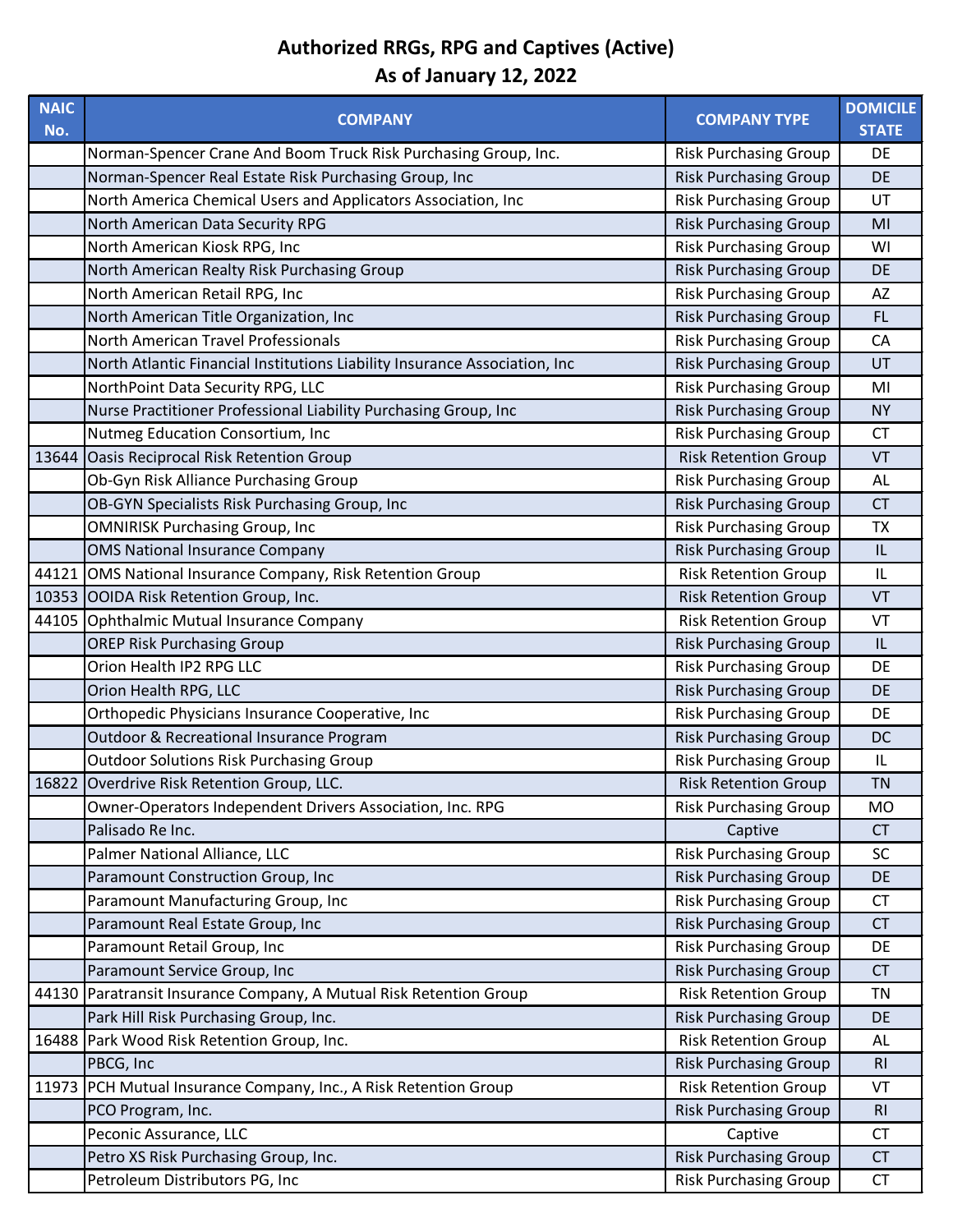| <b>NAIC</b> |                                                                               |                              | <b>DOMICILE</b> |
|-------------|-------------------------------------------------------------------------------|------------------------------|-----------------|
| No.         | <b>COMPANY</b>                                                                | <b>COMPANY TYPE</b>          | <b>STATE</b>    |
|             | Petroleum Marketers PG, Inc                                                   | <b>Risk Purchasing Group</b> | <b>CT</b>       |
|             | Physicians First Risk Purchasing Group, Inc                                   | <b>Risk Purchasing Group</b> | <b>CT</b>       |
|             | Physicians Group Purchasing Association, Inc                                  | <b>Risk Purchasing Group</b> | <b>CT</b>       |
|             | Physicians Purchasing Group of America                                        | <b>Risk Purchasing Group</b> | CA              |
| 11513       | Physicians Specialty Ltd. RRG                                                 | <b>Risk Retention Group</b>  | <b>SC</b>       |
|             | Pizza Delivery Industry Association, Inc                                      | <b>Risk Purchasing Group</b> | <b>TX</b>       |
|             | Podiatric Risk Management Society, Inc                                        | <b>Risk Purchasing Group</b> | IL              |
|             | Power Purchasing Group, Inc                                                   | <b>Risk Purchasing Group</b> | DE              |
| 12497       | Preferred Contractors Insurance Company Risk Retention Group, LLC             | <b>Risk Retention Group</b>  | MT              |
|             | Preferred Delivery RPG, Inc.                                                  | <b>Risk Purchasing Group</b> | DE              |
|             | Preferred Dental Association of America Purchasing Group, Inc                 | <b>Risk Purchasing Group</b> | <b>DE</b>       |
|             | Preferred Hotel Insurance Group                                               | <b>Risk Purchasing Group</b> | CA              |
|             | Preferred Motor Sports Risk Purchasing Group, LLC                             | <b>Risk Purchasing Group</b> | <b>MN</b>       |
| 44083       | Preferred Physicians Medical Risk Retention Group, a Mutual Insurance Company | <b>Risk Retention Group</b>  | <b>MO</b>       |
|             | <b>Preferred Physicians RPG</b>                                               | <b>Risk Purchasing Group</b> | <b>NE</b>       |
|             | Preferred Professional Purchasing Group                                       | <b>Risk Purchasing Group</b> | IL              |
|             | Preferred Property Program Inc.                                               | <b>Risk Purchasing Group</b> | IL              |
|             | Preferred Real Estate Managers Association, Inc                               | <b>Risk Purchasing Group</b> | <b>NY</b>       |
|             | Premier Attorneys Purchasing Group, Inc                                       | <b>Risk Purchasing Group</b> | IL              |
|             | Premier Choice Home Services RPG, Inc                                         | <b>Risk Purchasing Group</b> | DE              |
|             | Premier Hospitality Insurance Group, Inc.                                     | <b>Risk Purchasing Group</b> | <b>DE</b>       |
|             | Premier Insurance Professionals Purchasing Group                              | <b>Risk Purchasing Group</b> | IL              |
|             | Primary Real Estate Insurance Management Enterprise, Inc.                     | <b>Risk Purchasing Group</b> | <b>DE</b>       |
| 15647       | ProAssurance American Mutual, A Risk Retention Group                          | <b>Risk Retention Group</b>  | DC              |
|             | ProAssurance-Connecticut State Medical Society Purchasing Group               | <b>Risk Purchasing Group</b> | <b>AL</b>       |
| 11671       | ProBuilders Specialty Insurance Company, RRG                                  | <b>Risk Retention Group</b>  | DC              |
|             | Professional Advisors Purchasing Group, Inc                                   | <b>Risk Purchasing Group</b> | <b>NJ</b>       |
|             | Professional Agents Risk Purchasing Group, Inc.                               | <b>Risk Purchasing Group</b> | DE              |
|             | Professional Association of Limousine Operators                               | <b>Risk Purchasing Group</b> | <b>NV</b>       |
|             | Professional Auditors, Consultants & Engineers RPG                            | <b>Risk Purchasing Group</b> | IL              |
|             | Professional Counselors Purchasing Group, Inc                                 | <b>Risk Purchasing Group</b> | DE              |
|             | Professional Design Purchasing Group Association                              | <b>Risk Purchasing Group</b> | IL              |
|             | <b>Professional Environmental Contractors</b>                                 | <b>Risk Purchasing Group</b> | NJ              |
|             | Professional Industry Purchasing Group                                        | <b>Risk Purchasing Group</b> | UT              |
|             | Professional Offices PG, Inc                                                  | <b>Risk Purchasing Group</b> | <b>CT</b>       |
|             | Professional Organization of Care and Case MGS                                | <b>Risk Purchasing Group</b> | AZ              |
|             | Professional Services Malpractice Purchasing Group, LLC                       | <b>Risk Purchasing Group</b> | <b>CT</b>       |
|             | Professional Services Purchasing Group                                        | <b>Risk Purchasing Group</b> | <b>TX</b>       |
|             | Professional Transportation RPG, Inc                                          | <b>Risk Purchasing Group</b> | DE              |
|             | Professional Warranty Purchasing Group                                        | <b>Risk Purchasing Group</b> | VA              |
|             | Promoters Insurance Purchasing Group, Inc                                     | <b>Risk Purchasing Group</b> | GA              |
|             | Promotion, Event and Prize Purchasing Group                                   | <b>Risk Purchasing Group</b> | UT              |
|             | Property Managers Risk Purchasing Group, Inc                                  | <b>Risk Purchasing Group</b> | DE              |
|             | Property Owners and Managers Enterprises, Inc                                 | <b>Risk Purchasing Group</b> | R1              |
|             | Protector PG, Inc                                                             | <b>Risk Purchasing Group</b> | DE              |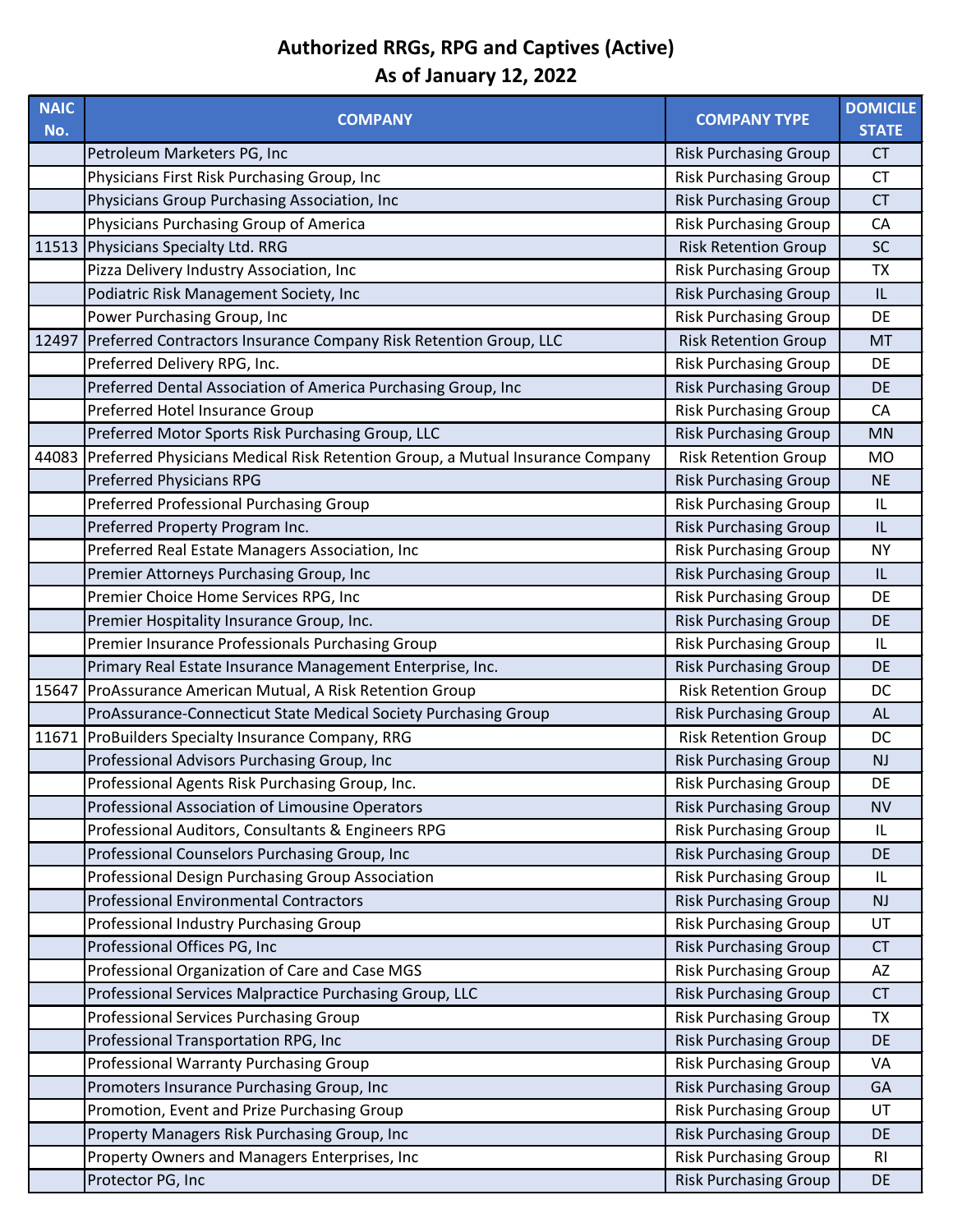| <b>NAIC</b> |                                                                          | <b>COMPANY TYPE</b>          | <b>DOMICILE</b> |
|-------------|--------------------------------------------------------------------------|------------------------------|-----------------|
| No.         | <b>COMPANY</b>                                                           |                              | <b>STATE</b>    |
|             | Provider Purchasing Group of Connecticut, Inc                            | <b>Risk Purchasing Group</b> | <b>CT</b>       |
|             | Providers Trust Insurance Company, a Risk Retention Group                | Captive                      | <b>CT</b>       |
|             | <b>PSIC RPG Association</b>                                              | <b>Risk Purchasing Group</b> | IL              |
|             | Psychologists Purchasing Group Association                               | <b>Risk Purchasing Group</b> | IL              |
| 11350       | Public Utility Mutual Insurance Company (A Risk Retention Group)         | <b>Risk Retention Group</b>  | VT              |
|             | <b>QPIP Purchasing Group, Inc</b>                                        | <b>Risk Purchasing Group</b> | <b>MD</b>       |
|             | <b>Quorum Distributor Purchasing Association</b>                         | <b>Risk Purchasing Group</b> | AZ              |
|             | <b>RCX Insurance Company</b>                                             | Captive                      | <b>CT</b>       |
|             | Real Estate Agents and Brokers Risk Purchasing Group                     | <b>Risk Purchasing Group</b> | IL              |
|             | Real Estate Appraisers Liability Association                             | <b>Risk Purchasing Group</b> | <b>DC</b>       |
|             | Real Estate Appraisers Professional Liability Insurance Purchasing Group | <b>Risk Purchasing Group</b> | MN              |
|             | Real Estate Association Purchasing Group                                 | <b>Risk Purchasing Group</b> | <b>DC</b>       |
|             | Real Estate Principals Purchasing Group, Inc.                            | <b>Risk Purchasing Group</b> | <b>TX</b>       |
|             | Real Estate Professionals Risk Purchasing Group Association              | <b>Risk Purchasing Group</b> | IL              |
|             | Real Estate Purchasing Group, Inc                                        | <b>Risk Purchasing Group</b> | UT              |
|             | Real Estate Sales Professionals Program                                  | <b>Risk Purchasing Group</b> | <b>CA</b>       |
|             | Real Estate Services Council Risk Purchasing Group LLC                   | <b>Risk Purchasing Group</b> | <b>NV</b>       |
|             | Real Estate Services Purchasing Association                              | <b>Risk Purchasing Group</b> | IL              |
|             | Realtors Insurance Purchasing Group Association                          | <b>Risk Purchasing Group</b> | IL              |
|             | <b>Reassurance Purchasing Group</b>                                      | <b>Risk Purchasing Group</b> | <b>DC</b>       |
|             | ReBound Risk Purchasing Group, Inc                                       | <b>Risk Purchasing Group</b> | DE              |
|             | Recovery Specialists Insurance Group, Inc                                | <b>Risk Purchasing Group</b> | <b>TN</b>       |
|             | Recreation and Amateur Sports Risk Management Association, Inc.          | <b>Risk Purchasing Group</b> | NJ              |
|             | <b>Recreation Industries Association</b>                                 | <b>Risk Purchasing Group</b> | UT              |
|             | Religious Organizations Umbrella RPG, Inc.                               | <b>Risk Purchasing Group</b> | DE              |
|             | Rental Equipment Dealers, Inc                                            | <b>Risk Purchasing Group</b> | R1              |
|             | Renters Legal Liability Risk Purchasing Group, Inc.                      | <b>Risk Purchasing Group</b> | IL              |
|             | Repossessors Insurance Plan                                              | <b>Risk Purchasing Group</b> | <b>DC</b>       |
|             | Residential Environmental Protection, Inc                                | <b>Risk Purchasing Group</b> | R <sub>l</sub>  |
|             | Resort Hotel Purchasing Group, Inc                                       | <b>Risk Purchasing Group</b> | VT              |
|             | Resort Hotels Insurance Group, Inc                                       | <b>Risk Purchasing Group</b> | CA              |
|             | <b>Ressurance Purchasing Group</b>                                       | <b>Risk Purchasing Group</b> | OK              |
| 12209       | Restoration Risk Retention Group, Inc.                                   | <b>Risk Retention Group</b>  | VT              |
|             | Rockwood Guardian National Life-A&H Agents Risk Purchasing Group         | <b>Risk Purchasing Group</b> | <b>TX</b>       |
| 15744       | Romulus Insurance Risk Retention Group                                   | <b>Risk Retention Group</b>  | <b>SC</b>       |
|             | RSDIG Risk Purchasing Group, LLC                                         | <b>Risk Purchasing Group</b> | <b>TN</b>       |
|             | RSIG, INC                                                                | <b>Risk Purchasing Group</b> | <b>TN</b>       |
|             | <b>Ryan Hospitality RPG</b>                                              | <b>Risk Purchasing Group</b> | IL              |
|             | S&F Personal Trainer Risk Purchasing Group                               | <b>Risk Purchasing Group</b> | <b>TX</b>       |
|             | Safety Indemnity Inc.                                                    | Captive                      | <b>CT</b>       |
|             | Safety Merchants and Retail Tenants Umbrella Incorporated                | <b>Risk Purchasing Group</b> | DE              |
|             | SBD Insurance, Inc.                                                      | Captive                      | <b>CT</b>       |
|             | Scholastic First Risk Purchasing Group, LLC                              | <b>Risk Purchasing Group</b> | CA              |
|             | School Leaders Risk Management Association                               | <b>Risk Purchasing Group</b> | IL              |
|             | School Leaders Risk Management Association LAF Risk Purchasing Group     | <b>Risk Purchasing Group</b> | IL              |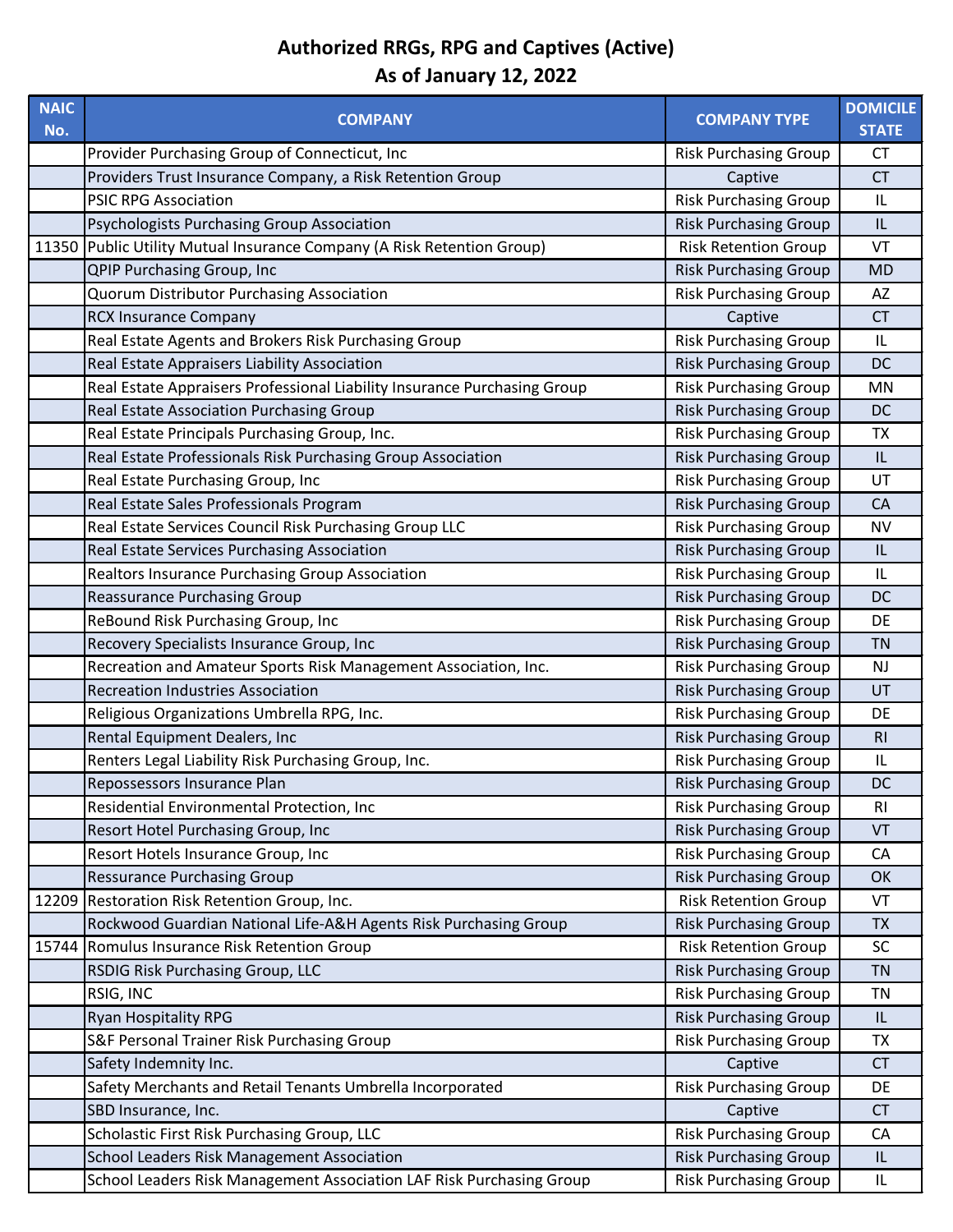| <b>NAIC</b> |                                                                     |                              | <b>DOMICILE</b> |
|-------------|---------------------------------------------------------------------|------------------------------|-----------------|
| No.         | <b>COMPANY</b>                                                      | <b>COMPANY TYPE</b>          | <b>STATE</b>    |
|             | <b>School Support Purchasing Group</b>                              | <b>Risk Purchasing Group</b> | <b>MA</b>       |
| 12988       | <b>SCRUBS Mutual Assurance Company Risk Retention Group</b>         | <b>Risk Retention Group</b>  | <b>NV</b>       |
| 17185       | Securent Risk Retention Group, Inc.                                 | <b>Risk Retention Group</b>  | <b>AL</b>       |
|             | Securities Dealers Risk Purchasing Group, Inc                       | <b>Risk Purchasing Group</b> | DE              |
|             | Security Alarm and Monitoring Associates, Inc                       | <b>Risk Purchasing Group</b> | <b>SC</b>       |
|             | Security America Risk Purchasing Group, LLC                         | <b>Risk Purchasing Group</b> | VT              |
| 16902       | Security Casualty Risk Retention Group, Inc                         | <b>Risk Retention Group</b>  | VT              |
|             | Security Investigative Risk Purchasing Group, LLC                   | <b>Risk Purchasing Group</b> | <b>NY</b>       |
|             | Select Communities Risk Purchasing Group, LLC                       | <b>Risk Purchasing Group</b> | DE              |
|             | Select Hospitality Insurance Group, Inc                             | <b>Risk Purchasing Group</b> | DE              |
|             | Service Station Insurance Program Services, Inc                     | <b>Risk Purchasing Group</b> | <b>NJ</b>       |
|             | SF Risk Management Group, LLC                                       | <b>Risk Purchasing Group</b> | DE              |
|             | SFBH Risk Management, Inc.                                          | Captive                      | <b>CT</b>       |
|             | Shahinian RPG, Inc                                                  | <b>Risk Purchasing Group</b> | DE              |
|             | <b>SHEL Risk Purchasing Group Association</b>                       | <b>Risk Purchasing Group</b> | IL              |
|             | Shoff Darby MedPro LLC - Risk Purchasing Group                      | <b>Risk Purchasing Group</b> | <b>CT</b>       |
|             | Shorthand Court Reporters Purchasing Group                          | <b>Risk Purchasing Group</b> | IL              |
|             | Showstoppers TM Purchasing Group                                    | <b>Risk Purchasing Group</b> | IL              |
|             | SIG Sports, Leisure and Entertainment Risk Purchasing Group LLC     | <b>Risk Purchasing Group</b> | IN              |
|             | Sigma Purchasing Group Association                                  | <b>Risk Purchasing Group</b> | IL              |
| 16863       | Skyraider Risk Retention Group, Inc.                                | <b>Risk Retention Group</b>  | <b>SC</b>       |
|             | <b>SLS Insurance Company</b>                                        | Captive                      | <b>CT</b>       |
| 16600       | Small Fleet Advantage Risk Retention Group, Inc.                    | <b>Risk Retention Group</b>  | <b>SC</b>       |
|             | <b>SNDA Purchasing Group</b>                                        | <b>Risk Purchasing Group</b> | AZ              |
|             | <b>SOBC DARAG Insurance Company Limited</b>                         | Captive                      | <b>CT</b>       |
|             | Social Service Providers PG, Inc.                                   | <b>Risk Purchasing Group</b> | DE              |
|             | Social Services Safety Association, Inc                             | <b>Risk Purchasing Group</b> | <b>DE</b>       |
|             | <b>Solidarity Purchasing Group</b>                                  | <b>Risk Purchasing Group</b> | DC              |
|             | Southern New England Affiliated Physicians Purchasing Group, Inc.   | <b>Risk Purchasing Group</b> | <b>CT</b>       |
|             | Southwest Real Estate Purchasing Group, Inc.                        | <b>Risk Purchasing Group</b> | AZ              |
|             | Special Event Liability Group Insurance Trust                       | <b>Risk Purchasing Group</b> | CA              |
|             | Special Markets Purchasing Group, Inc                               | <b>Risk Purchasing Group</b> | IL              |
|             | Specialty Golf Insurance RPG, Inc.                                  | <b>Risk Purchasing Group</b> | DE              |
|             | Specified Clubs of the American Radio Relay League Purchasing Group | <b>Risk Purchasing Group</b> | IL              |
|             | Spectrum Communications Indemnity Inc.                              | Captive                      | <b>CT</b>       |
| 10754       | Spirit Mountain Insurance Company Risk Retention Group, Inc.        | <b>Risk Retention Group</b>  | <b>AL</b>       |
|             | Sports & Entertainment Events Risk Purchasing Group, Inc            | <b>Risk Purchasing Group</b> | <b>DC</b>       |
|             | Sports & Fitness Insurance Purchasing Group Association, Inc        | <b>Risk Purchasing Group</b> | <b>MS</b>       |
|             | Sports and Recreation Providers Association Purchasing Group        | <b>Risk Purchasing Group</b> | IL              |
|             | Sports and Special Event Risk Purchasing Group, Inc                 | <b>Risk Purchasing Group</b> | VA              |
|             | Sports Club Families of America RPG, LLC                            | <b>Risk Purchasing Group</b> | IL              |
|             | Sports Risk Purchasing Group of Kansas, Inc                         | <b>Risk Purchasing Group</b> | KS              |
|             | Spot Excess Purchasing Group, Inc.                                  | <b>Risk Purchasing Group</b> | IL              |
| 11114       | St. Charles Insurance Company Risk Retention Group                  | <b>Risk Retention Group</b>  | SC              |
|             | Starr Wright Risk Purchasing Group, LLC                             | <b>Risk Purchasing Group</b> | DC              |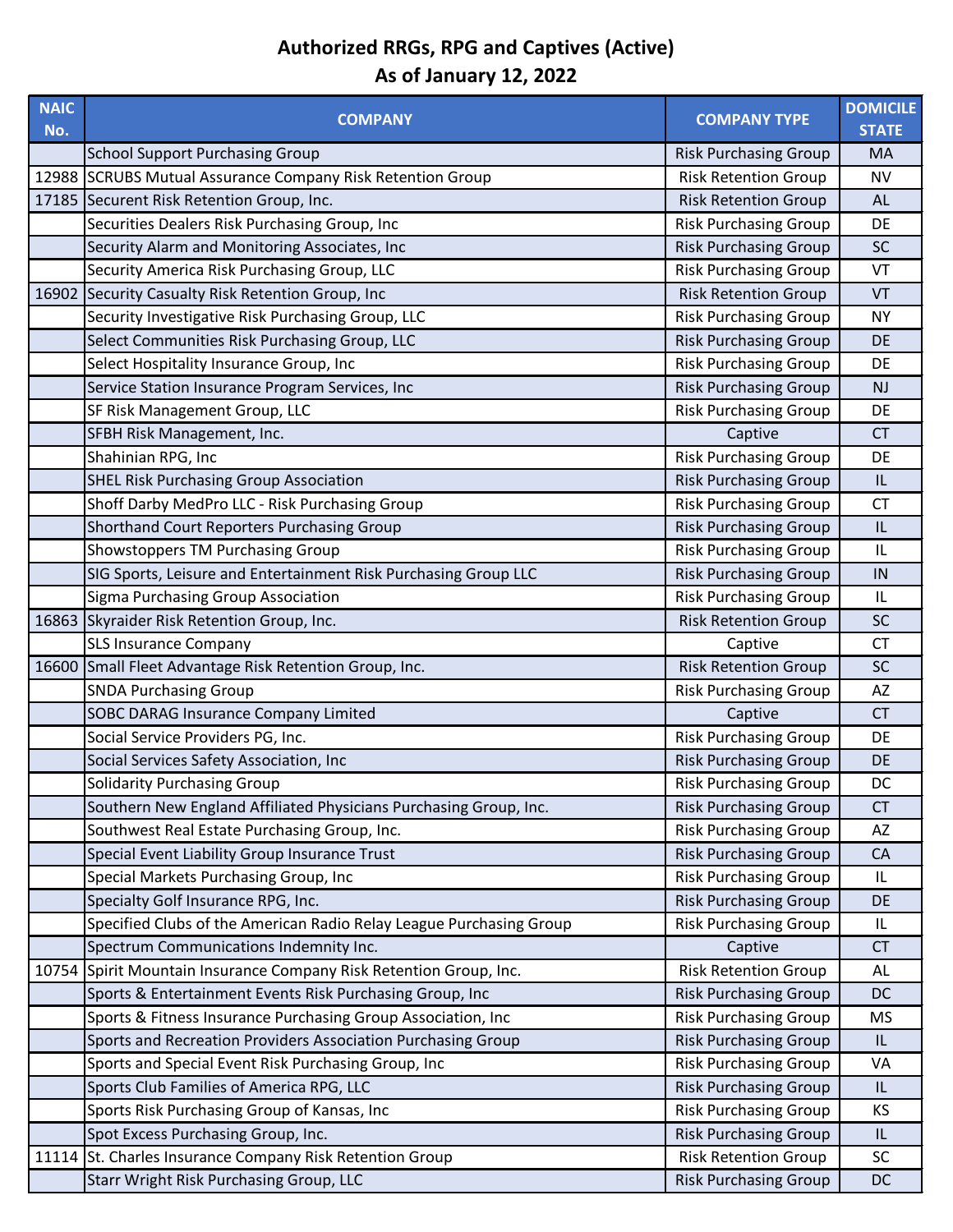| <b>NAIC</b> |                                                                          | <b>COMPANY TYPE</b>          | <b>DOMICILE</b> |
|-------------|--------------------------------------------------------------------------|------------------------------|-----------------|
| No.         | <b>COMPANY</b>                                                           |                              | <b>STATE</b>    |
|             | 44075 States Self Insurers RRG                                           | <b>Risk Retention Group</b>  | VT              |
|             | Steelhead Insurance Purchasing Group, Inc                                | <b>Risk Purchasing Group</b> | <b>TX</b>       |
|             | 10476 STICO Mutual Insurance Company, Risk Retention Group               | <b>Risk Retention Group</b>  | VT              |
|             | Strategic Hub International Excess Liability Defender Inc.               | <b>Risk Purchasing Group</b> | R1              |
|             | Structural Engineers Risk Management Council                             | <b>Risk Purchasing Group</b> | CA              |
|             | SuperDealer Insurance Purchasing Group, Ltd                              | <b>Risk Purchasing Group</b> | LA              |
|             | <b>Supermarket Retailers Association</b>                                 | <b>Risk Purchasing Group</b> | DE              |
|             | <b>Surgeons Security Risk Purchasing Group</b>                           | <b>Risk Purchasing Group</b> | IA              |
|             | Surgical Specialists Risk Purchasing Group, Inc                          | <b>Risk Purchasing Group</b> | <b>CT</b>       |
|             | 16476 Surya Insurance Company Inc., Risk Retention Group                 | <b>Risk Retention Group</b>  | <b>AL</b>       |
|             | Swiss Re Purchasing Group for Insurance Agents                           | <b>Risk Purchasing Group</b> | KS              |
|             | T.V. and Radio Purchasing Group, Inc                                     | <b>Risk Purchasing Group</b> | IL              |
|             | Tax Professionals Purchasing Group, Inc                                  | <b>Risk Purchasing Group</b> | GA              |
| 17046       | Technology Transportation Mutual Risk Retention Group, Inc.              | <b>Risk Retention Group</b>  | <b>AL</b>       |
|             | Temporary Retail and Exhibitors Risk Purchasing Group                    | <b>Risk Purchasing Group</b> | CA              |
| 10113       | Terra Insurance Company, A Risk Retention Group                          | <b>Risk Retention Group</b>  | VT              |
| 14395       | Terrafirma Risk Retention Group LLC                                      | <b>Risk Retention Group</b>  | VT              |
|             | Tetreault Insurance Associates, Inc                                      | <b>Risk Purchasing Group</b> | <b>CT</b>       |
| 14347       | The Doctors Company Risk Retention Group A Reciprocal Exchange           | <b>Risk Retention Group</b>  | DC              |
|             | The Insurance Program for Nonprofits Risk Purchasing Group, Inc.         | <b>Risk Purchasing Group</b> | <b>MD</b>       |
|             | The Real Estate Agents Alliance Purchasing Group, LLC                    | <b>Risk Purchasing Group</b> | PA              |
|             | The United Church Purchasing Group                                       | <b>Risk Purchasing Group</b> | CO              |
|             | Thomson Reuters Risk Management Inc.                                     | Captive                      | <b>CT</b>       |
|             | Tier One Financial Institutions Purchasing Group, Inc                    | <b>Risk Purchasing Group</b> | IL              |
| 11153       | Titan Insurance Company, Inc. A Risk Retention Group                     | <b>Risk Retention Group</b>  | <b>SC</b>       |
| 10084       | Title Industry Assurance Company RRG                                     | <b>Risk Retention Group</b>  | VT              |
|             | TMS-CBS RPG, LLC                                                         | <b>Risk Purchasing Group</b> | AZ              |
|             | <b>Transportation Owner Operators RPG</b>                                | <b>Risk Purchasing Group</b> | IL              |
|             | Transworld Building Trades and Contractors Liability Association, Inc.   | <b>Risk Purchasing Group</b> | UT              |
|             | Travel Agents Risk Purchasing Group, Inc.                                | <b>Risk Purchasing Group</b> | DE              |
|             | Travel Industry Professional Services Association                        | <b>Risk Purchasing Group</b> | DC              |
|             | Travel Risk Insurance Program                                            | <b>Risk Purchasing Group</b> | <b>OR</b>       |
|             | Truck Rental Insurance Program, Inc                                      | <b>Risk Purchasing Group</b> | MI              |
|             | Truckers' Purchasing Group, Inc                                          | <b>Risk Purchasing Group</b> | WI              |
|             | Trust for Insuring Educators Purchasing Group Trust                      | <b>Risk Purchasing Group</b> | MO              |
|             | TSI Sports, Inc                                                          | <b>Risk Purchasing Group</b> | GA              |
|             | U.S. Risk Lawyers Advantage RPG, Inc.                                    | <b>Risk Purchasing Group</b> | <b>TX</b>       |
|             | U.S. Security Association, Inc                                           | <b>Risk Purchasing Group</b> | <b>MD</b>       |
|             | <b>Ullico Organized Labor Protection Group, LLC</b>                      | <b>Risk Purchasing Group</b> | DE              |
|             | Unemployment Alternatives Purchasing Group                               | <b>Risk Purchasing Group</b> | IL              |
|             | United Chiropractic Group, Inc                                           | <b>Risk Purchasing Group</b> | IA              |
| 10020       | United Educators Insurance, Reciprocal Risk Retention Group              | <b>Risk Retention Group</b>  | VT              |
|             | United Food & Lodging Association, Inc.                                  | <b>Risk Purchasing Group</b> | IN              |
|             | United Nations Sport and Recreation Risk Retention Liability Corporation | <b>Risk Purchasing Group</b> | UT              |
|             | United Professional Liability Purchasing Group, Inc                      | <b>Risk Purchasing Group</b> | <b>TX</b>       |